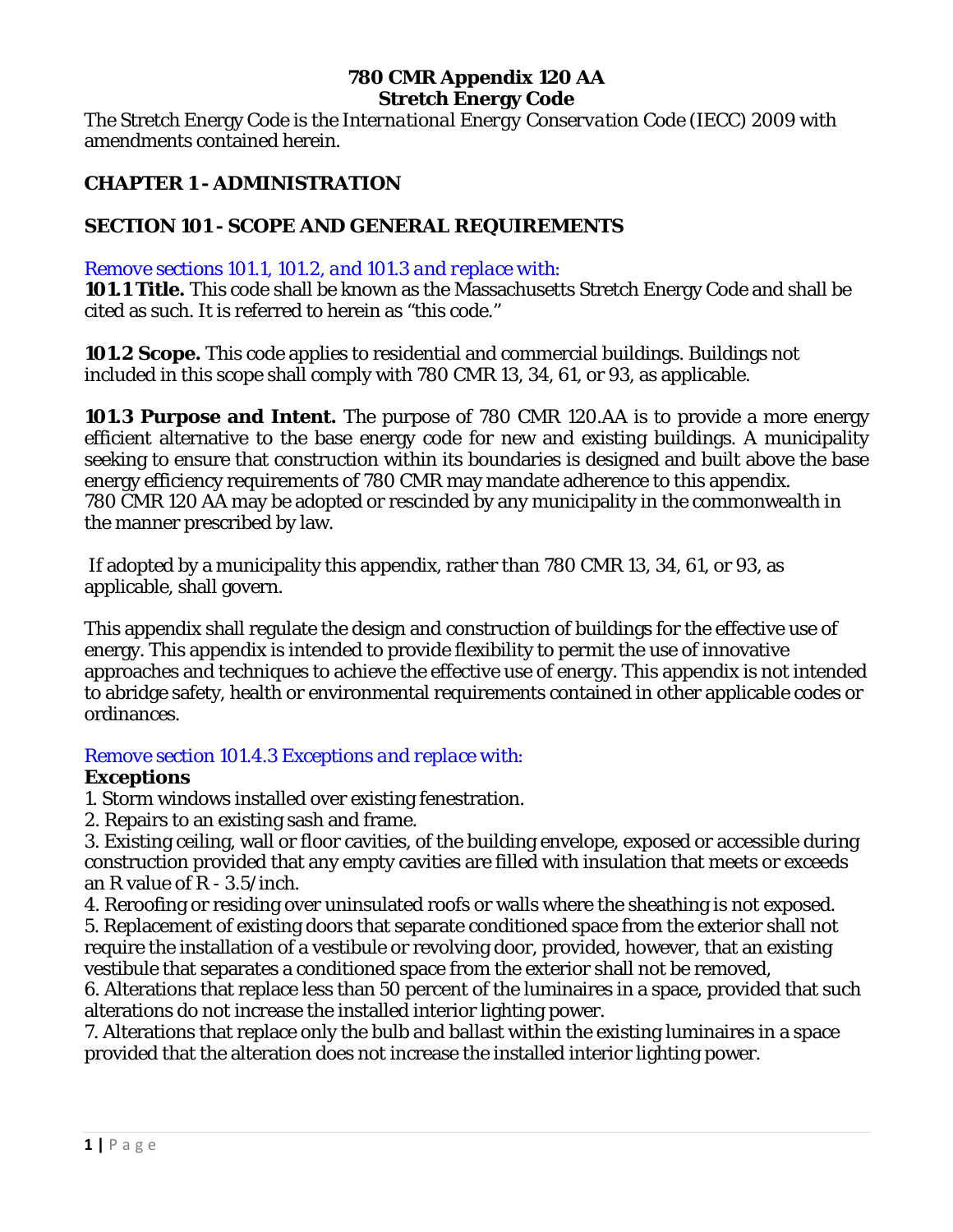#### *Remove section 104.1 and replace with:*

**104.1 General**. Construction or work for which a permit is required shall be subject to inspection by the code official or approved inspection agencies.

#### *Remove section 104.5 and replace with:*

**104.5 Approved inspection agencies**. The code official is authorized to require or accept reports of approved inspection agencies, provided such agencies satisfy the requirements as to qualifications and reliability.

## *Delete sections 107, 108 and 109*

## **CHAPTER 2 – DEFINITIONS**

#### *Insert in section 202:*

**FENESTRATION PRODUCT, FIELD-FABRICATED** is a fenestration product including an exterior glass door whose frame is made at the construction site of standard dimensional lumber or other materials that were not previously cut, or otherwise formed with the specific intention of being used to fabricate a fenestration product or exterior door. Field fabricated does not include site-built fenestration with a label certificate or products required to have temporary or permanent labels.

**FENESTRATION PRODUCT, SITE-BUILT** is fenestration designed to be field-glazed or field assembled units using specific factory cut or otherwise factory formed framing and glazing units. Examples of site-built fenestration include storefront systems, curtain walls, and atrium roof systems.

**FURNACE ELECTRICITY RATIO.** The ratio of furnace electricity use to total furnace energy computed as ratio =  $(3.412*EAE)/(1000*EF + 3.412*EAE)$ , where EAE (average annual auxiliary electrical consumption) and EF (average annual fuel energy consumption) are defined in Appendix N to subpart B of part 430 of title 10 of the Code of Federal Regulations and EF is expressed in millions of Btu's per year.

**ON-SITE RENEWABLE ENERGY.** Includes solar photovoltaic; active solar thermal that employs collection panels, heat transfer mechanical components and a defined heat storage system; wind; small hydro; tidal; wave energy; geothermal (core earth); biomass energy systems; landfill gas and bio-fuel based electrical production. Onsite energy shall be generated on or adjacent to the project site and shall not be delivered to the project through the utility service.

## **CHAPTER 3 – CLIMATE ZONES**

#### *Delete section 301 and replace with:*

Climate Zone 5 and moisture regime A (Moist) shall be used in determining the applicable requirements from Chapters 4 and 5 for locations in Massachusetts.

## *Delete Chapter 4 and replace with:* **CHAPTER 4 – ADVANCED RESIDENTIAL ENERGY EFFICIENCY**

**401.1 Scope.** This chapter applies to residential buildings.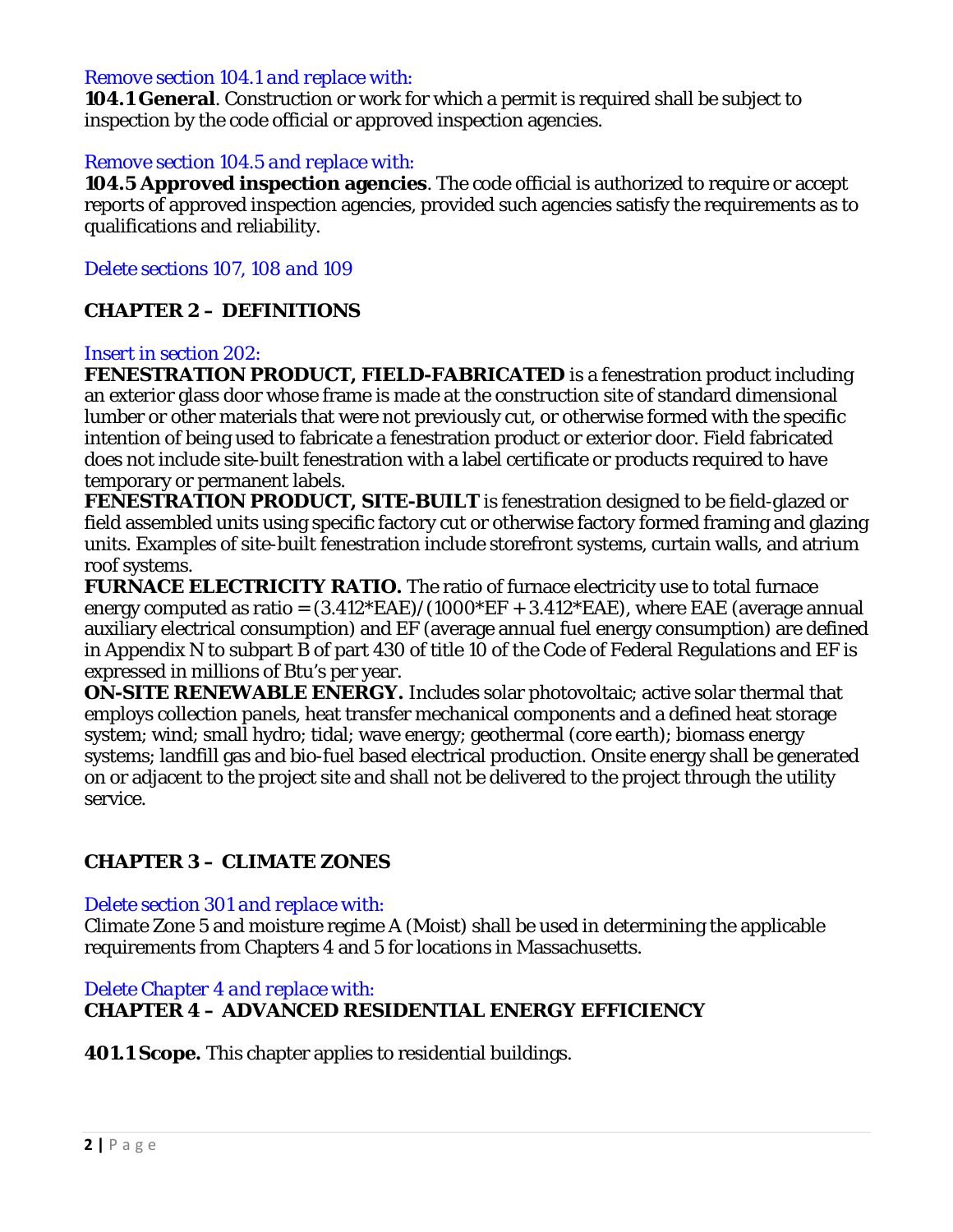**401.2 New construction.** New low-rise (three stories or less) residential buildings including townhouses shall require a HERS (Home Energy Rating System) index rating as verified by a RESNET (Residential Energy Services Network) certified HERS rater.

- For units equal to or greater than 3,000 sq ft in conditioned floor space, a HERS rating of 65 or less is required.
- For units less than 3,000 sq ft, a HERS rating of 70 or less is required.
- In addition, all new construction shall demonstrate compliance with the Energy Star Qualified Homes Thermal Bypass Inspection Checklist[1](#page-2-0).

**401.3 Prescriptive option for residential additions.** Additions to an existing building, building system or portion thereof shall conform to the most recent Energy Star for Homes Prescriptive Builders Option Package (BOP), except for heating and cooling equipment and appliances, and shall demonstrate compliance with:

- The Energy Star Qualified Homes Thermal Bypass Inspection Checklist.
- Envelope insulation requirements that meet or exceed IECC 2009 requirements (Chapter 4, Section 402) for climate zone 5.

**401.4 Performance option for residential additions.** The performance approach and HERS ratings of 401.2 may be followed in lieu of the prescriptive requirements of 401.3

**401.5 Prescriptive option for alterations, renovations or repairs.** Alterations, renovations or repairs that involve accessing the building envelope shall require the affected portion of the envelope to comply with 401.3. Envelope insulation shall meet or exceed IECC 2009 requirements (Chapter 4, Section 402) for climate zone 5, or fully fill existing cavities with insulating material which meets or exceeds an R value of R 3.5/inch.

**401.6 Performance option for alternations, renovations or repairs.** In all cases of alternations, renovations or repairs the performance approach of 401.2 may be followed in lieu of the prescriptive requirements of 401.5 with the following HERS rating requirements:

- For units equal to or greater than 2,000 sq ft in conditioned floor space, a HERS rating of 80 or less is required.
- For units less than 2,000 sq ft, a HERS rating of 85 or less is required.
- Compliance with the Energy Star Qualified Homes Thermal Bypass Inspection Checklist.

ı

<span id="page-2-0"></span><sup>&</sup>lt;sup>1</sup> http://www.energystar.gov/ia/partners/bldrs\_lenders\_raters/downloads/Thermal\_Bypass\_Inspection\_Checklist.pdf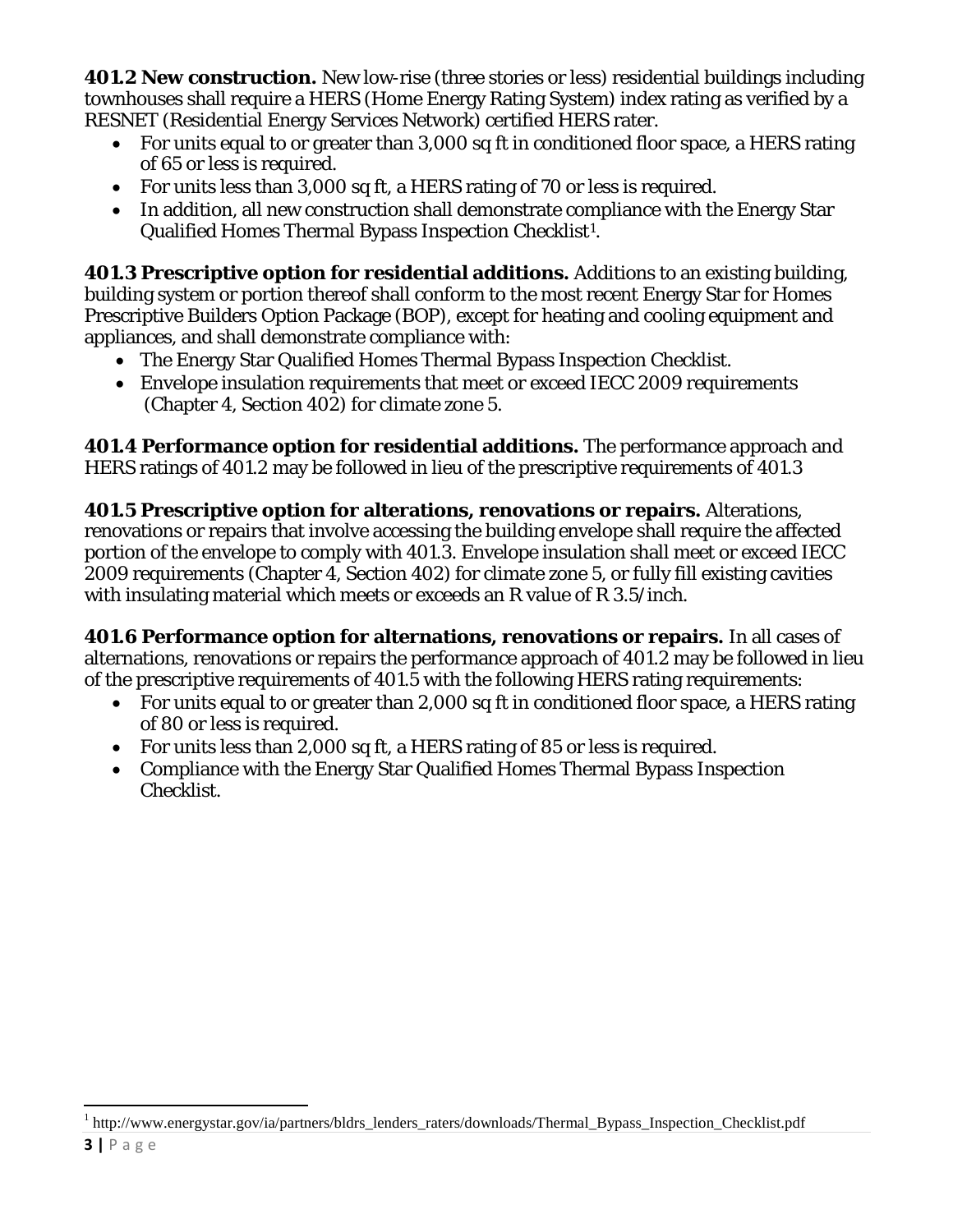#### *Change Chapter 5 title to:* **CHAPTER 5 – ADVANCED COMMERCIAL ENERGY EFFICIENCY**

## *Remove section 501.1 and 501.2 and replace with:*

**501.1 Scope.** The requirements contained in this chapter are applicable to new construction of commercial buildings, or portions of commercial buildings.

## **Exceptions**:

1. Commercial buildings less than 5,000 sq. ft.

- 2. Commercial buildings from 5,00o to 40,000 sq. ft. in area with these uses:
	- Supermarkets
	- Warehouses
	- Laboratories
	- A building of specialized use by variance to this appendix through appeal to the BBRS.

**501.1.1 Buildings greater that 100,000 sq. ft.** Buildings greater than 100,000 sq. ft., and additions to such buildings greater than or equal to 30% of the existing conditioned floor area, shall be designed to achieve energy use per square foot equal to at least 20% below the energy requirements of *ASHRAE/IESNA Standard 90.1-2007, Energy Standard for Buildings Except for Low-Rise Residential Buildings*, Appendix G, measured by industry-accepted energy modeling.

**501.1.2 Special energy use buildings.** Buildings greater than 40,000 sq. ft. in area, and additions to such buildings greater than or equal to 30% of the existing conditioned floor area with these uses:

- Supermarkets
- Warehouses
- Laboratories

shall be designed to comply with the performance requirements of 501.1.1.

**501.1.3 Performance option for buildings from 5,000 to 100,000 sq. ft.** Buildings between 5,000 sq. ft. and 100,000 sq. ft. shall comply with the performance requirements of 501.1.1, or the prescriptive option 501.1.4.

**501.1.4 Prescriptive option for Buildings from 5,000 to 100,000 sq. ft.** The requirements contained in section 501.1.4.1 and beyond of this chapter are applicable to buildings from 5,000 to 100,000 sq. ft. and additions to such buildings greater than or equal to 30% of the existing conditioned floor area where the addition has its own heating system.

**501.1.4.1 Application.** The *commercial building* project shall comply with the requirements in Sections 502 (Building envelope requirements), 503 (Building mechanical systems), 504 (Service water heating), 505 (Electrical power and lighting systems), and 507 (Advanced Prescriptive Options) in its entirety.

Compliance with section 507 requires complying with any ONE of the following prescriptive options:

a. 507.2.1 Efficient Mechanical Equipment

b. 507.2.2 Reduced Lighting Power Density

c. 507.2.3 On-Site Supply of Renewable Energy

Compliance with section 507 does not remove the requirement to comply with any other mandatory requirements in this code.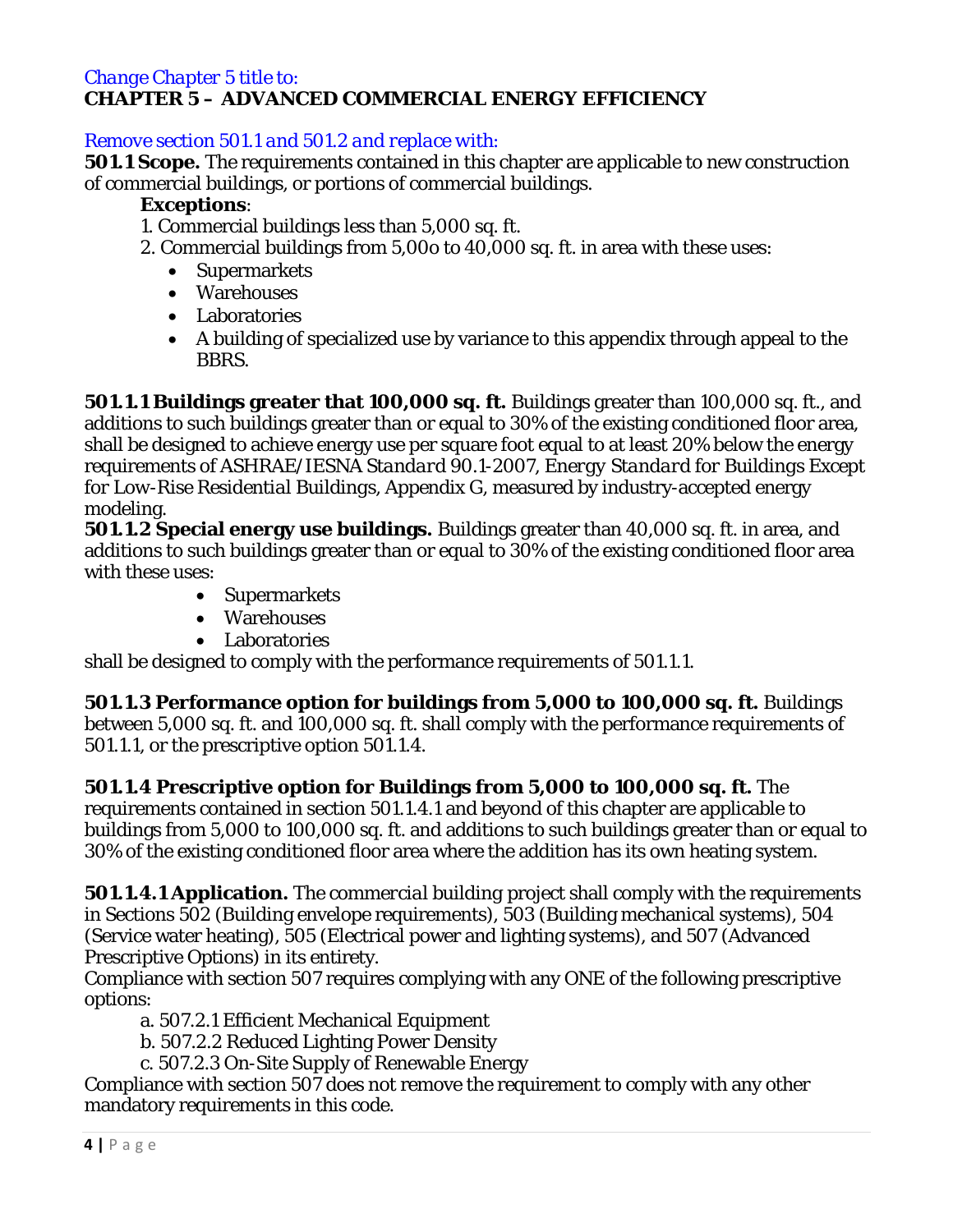# **SECTION 502 - BUILDING ENVELOPE REQUIREMENTS**

#### *Delete from section 502.1.1, the last sentence:*

Buildings with a vertical fenestration area or skylight area that exceeds that allowed in Table 502.3 shall comply with the building envelope provisions of ASHRAE/IESNA90.1.

## *Remove Table 502.1.2, Table 502.2(1) and Table 502.2(2) and replace with:*

#### **TABLE 502.1.2 - BUILDING ENVELOPE REQUIREMENTS OPAQUE ELEMENT, MAXIMUM U-FACTORS**

| <b>Roofs</b>                   | <b>All Other</b> | <b>Group R</b> |
|--------------------------------|------------------|----------------|
| Insulation entirely above deck | $U - 0.039$      | $U - 0.039$    |
| Metal buildings (with R-5      | $U - 0.049$      | $U - 0.049$    |
| thermal blocks)                |                  |                |
| Attic and other                | $U - 0.027$      | $U - 0.027$    |
| <b>Walls, Above Grade</b>      |                  |                |
| Mass, exterior insulation      | $U - 0.080$      | $U - 0.071$    |
| Mass, interior insulation      | $U - 0.085$      | $U - 0.085$    |
| <b>Metal building</b>          | $U - 0.061$      | $U - 0.061$    |
| <b>Metal framed</b>            | $U - 0.064$      | $U - 0.057$    |
| <b>Wood framed and other</b>   | $U - 0.051$      | $U - 0.051$    |
| <b>Walls, Below Gradea</b>     |                  |                |
| Mass, exterior insulation      | $C - 0.119$      | $C - 0.119$    |
| Mass, interior insulation      | $C - 0.063$      | $C - 0.063$    |
| <b>Floors</b>                  |                  |                |
| <b>Mass</b>                    | $U - 0.074$      | $U - 0.064$    |
| <b>Metal Joist</b>             | $U - 0.033$      | $U - 0.033$    |
| <b>Wood Joist/Framing</b>      | $U - 0.033$      | $U - 0.033$    |
| <b>Slab-on-Grade Floors</b>    |                  |                |
| <b>Unheated slabs</b>          | $F - 0.540$      | $F - 0.520$    |
| <b>Heated slabs</b>            | $F - 0.580$      | $F - 0.580$    |
| <b>Opaque Doors</b>            |                  |                |
| <b>Swinging</b>                | $U - 0.37$       | $U - 0.37$     |
| Roll-up or sliding             | $U - 0.50$       | $U - 0.50$     |

For SI: 1 inch  $= 25.4$  mm.

ci – Continuous Insulation

a. When heated slabs are placed below grade, below grade walls must meet the F-factor requirements for perimeter insulation according to the heated slab-on-grade construction.

#### **BUILDING ENVELOPE REQUIREMENTS - OPAQUE ASSEMBLIES Roofs All Other Group R Note: IECC 2009 equivalent** Insulation entirely above  $\begin{array}{c|c|c|c|c} \text{h.s} \end{array}$  R-25 ci  $\begin{array}{c|c|c} \text{R-25 ci} & \text{R-25 ci} & \text{Zone 7} \end{array}$ Metal buildings (with R-5 thermal blocks a,b)  $R-13 + R-19$   $R-19 + R-10$  Zone 7 Attic and other R-38 R-38 R-38 Zone 2-7 **Walls, Above Grade** Mass, exterior insulation R-11.4 ci R-13.3 ci Zone 5

**TABLE 502.2**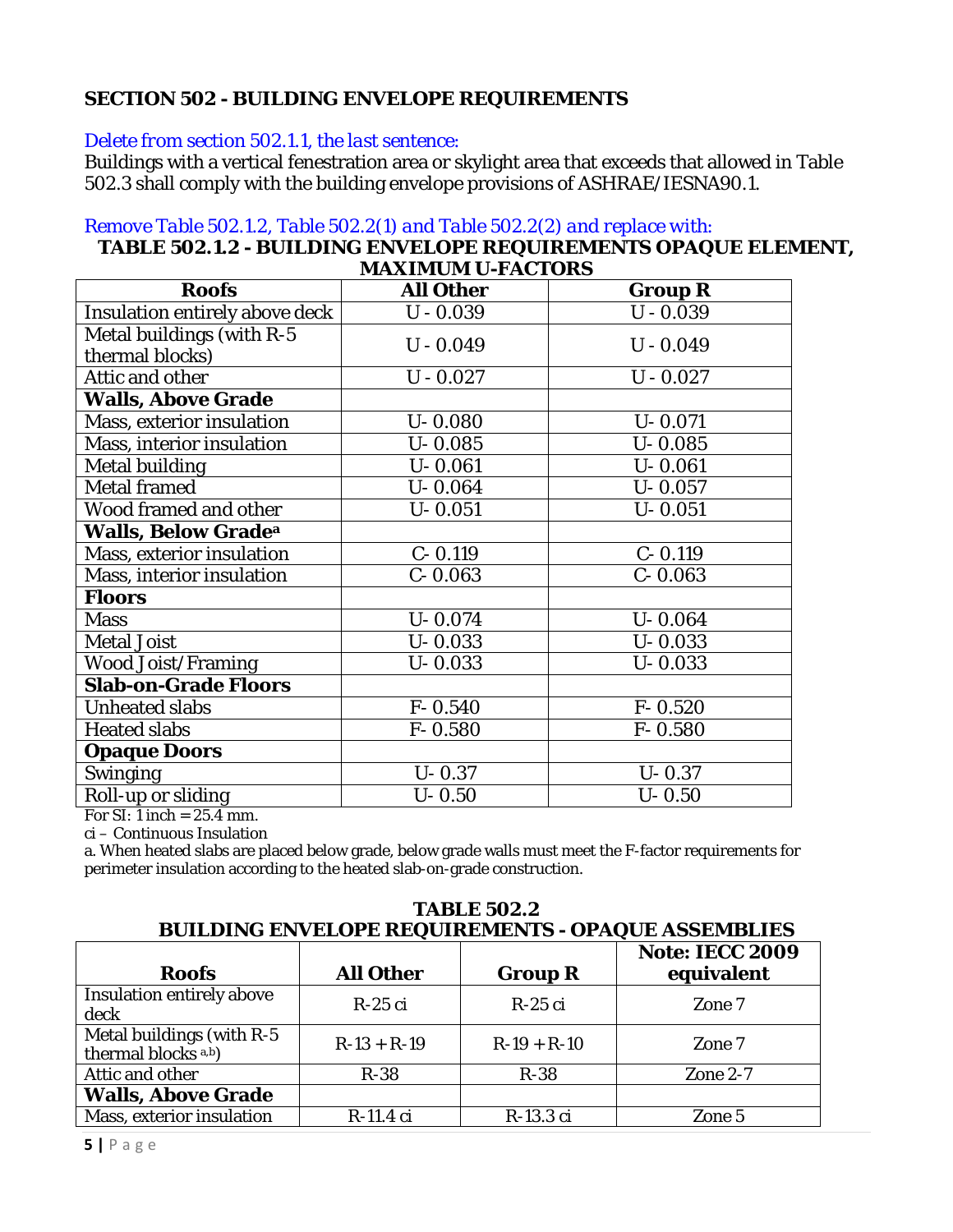| Mass, interior insulation   | $R-13$                   | $R-13$                   | N/A                         |
|-----------------------------|--------------------------|--------------------------|-----------------------------|
| Metal building c            | $R-13 + R-5.6$ ci        | $R-13 + R-5.6$ ci        | Zone 5-6                    |
| <b>Metal framed</b>         | $R-13 + R-7.5$ ci        | $R-13 + R-7.5$ ci        | Zone $5-6$                  |
| Wood framed and other       | $R-13 + R-7.5$           | $R-13 + R-7.5$           | Zone 6                      |
| <b>Walls, Below Graded</b>  |                          |                          |                             |
| Mass, exterior insulation   | $R-7.5$ ci               | $R-7.5$ ci               | Zone $5-6$                  |
| Mass, interior insulation   | $R-19$                   | $R-19$                   | N/A                         |
| Floors                      |                          |                          |                             |
| <b>Mass</b>                 | $R-10$ ci                | R-12.5 ci                | Zone 5                      |
| <b>Metal Joist</b>          | $R-30$                   | $R-30$                   | Zone 4-8                    |
| <b>Wood Joist/Framing</b>   | $R-30$                   | $R-30$                   | Zone 4-8                    |
| <b>Slab-on-Grade Floors</b> |                          |                          |                             |
| <b>Unheated slabs</b>       | R-10 for 24 in.<br>below | R-15 for 24 in.<br>below | Zone 6                      |
| <b>Heated slabs</b>         | $R-15$ for 36 in. $+$    | $R-15$ for 36 in. $+$    | <b>NBI</b> Core Performance |
|                             | R-5 ci below             | R-5 ci below             | <b>Values</b>               |
| <b>Opaque Doors</b>         |                          |                          |                             |
| <b>Swinging</b>             | $U - 0.37$               | $U - 0.37$               |                             |
| Roll-up or sliding          | $R - 4.75$               | $R - 4.75$               |                             |

For SI: 1 inch  $= 25.4$  mm.

ci – Continuous Insulation

NR – No Requirement

a. Thermal blocks are a minimum R-5 of rigid insulation, which extends 1-inch beyond the width of the purlin on each side, perpendicular to the purlin.

b. The first R-value is for faced fiberglass insulation batts draped over purlins. The second R-value is for unfaced fiberglass insulation batts installed parallel to the purlins. A minimum R-3.5 thermal spacer block is placed above the purlin/batt, and the roof deck is secured to the purlins. Reference: ASHRAE/IESNA 90.1 Table A2.3 including Addendum "G"

c. The first R-value is for faced fiberglass insulation batts installed perpendicular and compressed between the metal wall panels and the steel framing. the second *rated R-value of insulation* is for insulation installed from the inside, covering the girts. Reference: ASHRAE/IESNA 90.1 Table A3.2 Appendix "G"

d. When heated slabs are placed below grade, below grade walls must meet the exterior insulation requirements for perimeter insulation according to the heated slab-on-grade construction.

#### *Remove section 502.3.2 (including Table 502.3) and replace with:*

**502.3.2 Maximum** *U-***factor and SHGC.** For vertical fenestration, the maximum *U-*factor and solar heat gain coefficient (SHGC) shall be as specified in Table 502.3, which is uniformly set at 0.40. For skylights, the limit is set at 3% of roof area, but can be expanded to 5% of roof area in conjunction with automatic daylighting controls. In all cases, the maximum *U-*factor and solar heat gain coefficient (SHGC) shall be as specified in Table 502.3.

| <b>TABLE 502.3</b>                                  |  |  |
|-----------------------------------------------------|--|--|
| <b>BUILDING ENVELOPE REQUIREMENTS: FENESTRATION</b> |  |  |
|                                                     |  |  |

| Framing materials other than metal with or<br>without metal reinforcement or cladding |      |
|---------------------------------------------------------------------------------------|------|
| U-Factor                                                                              | 0.35 |
| Metal framing with or without thermal break                                           |      |
| <b>Curtain Wall/Storefront</b><br>U-Factor                                            | 0.42 |
| <b>Entrance Door U-Factor</b>                                                         | 0.80 |
| All Other U-Factor <sup>a</sup>                                                       | 0.45 |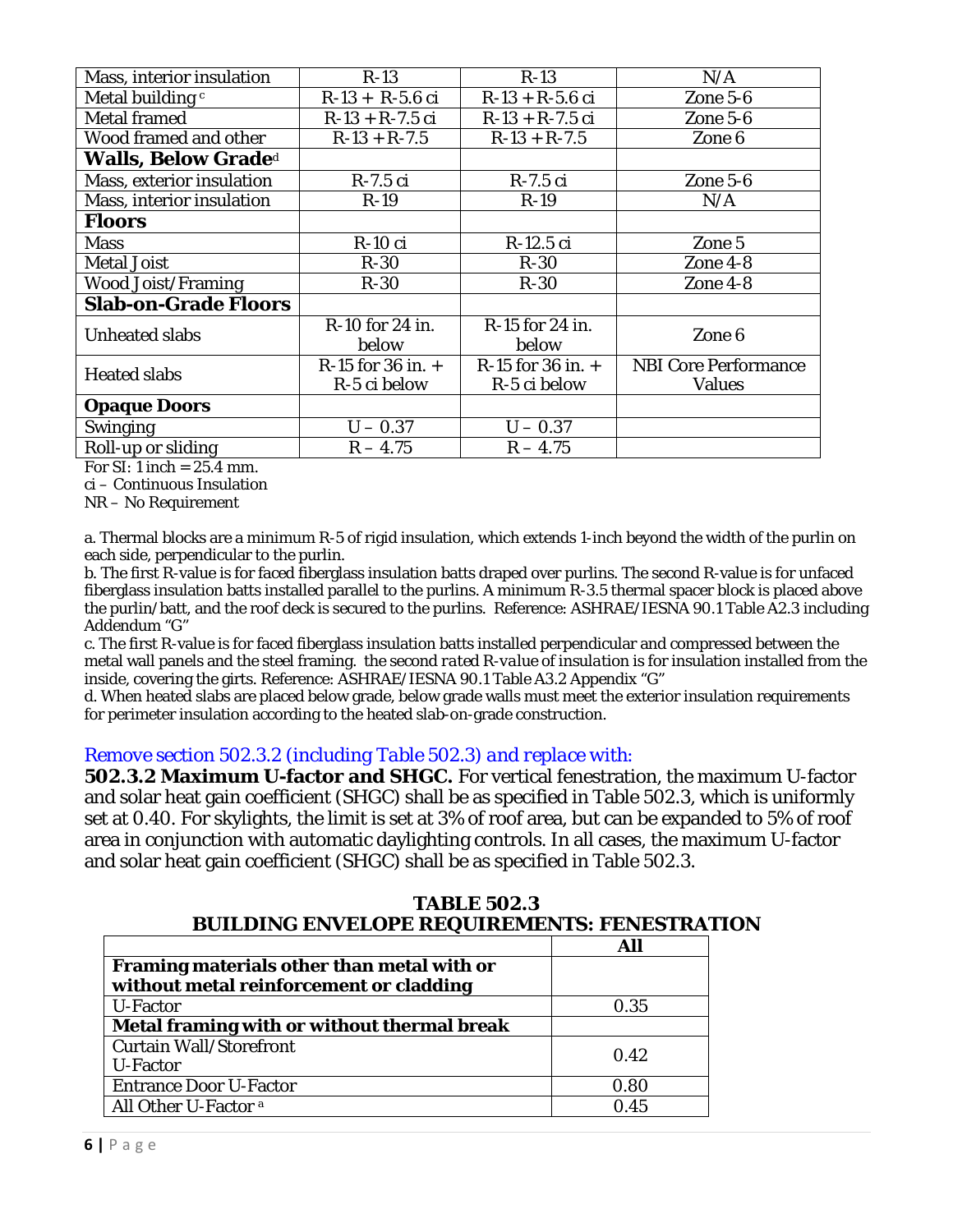| <b>SHGC-All Frame Types</b>                                                    |      |
|--------------------------------------------------------------------------------|------|
| <b>SHGC</b>                                                                    | 0.40 |
| Skylights (3% maximum, or 5% maximum with<br>automatic daylighting controls b) |      |
| U-Factor                                                                       | 0.45 |
| <b>SHGC</b>                                                                    | 0.40 |

a. All other includes operable windows, fixed windows and doors other than entrance doors.

b. Automatic daylighting controls shall meet the requirements of Section 505.2.2

### **502.4 Air leakage (Mandatory).**

### *Remove section 502.4.1 and 502.4.2 and replace with:*

**502.4.0 Air Barriers.** The building envelope shall be designed and constructed with a continuous air barrier to control air leakage into, or out of the conditioned space. An air barrier system shall also be provided for interior separations between conditioned space and space designed to maintain temperature or humidity levels which differ from those in the conditioned space by more than 50% of the difference between the conditioned space and design ambient conditions.

The air barrier shall have the following characteristics:

1. It must be continuous, with all joints made airtight.

2. Materials used for the air barrier system shall have an air permeability not to exceed 0.004 cfm/ft2 under a pressure differential of 0.3 in. water (1.57psf) (75 Pa) when tested in accordance with ASTM E 2178. Air barrier materials shall be taped or sealed in accordance with the manufacturer's instructions.

3. It shall be capable of withstanding positive and negative combined design wind, fan and stack pressures on the envelope without damage or displacement, and shall transfer the load to the structure. It shall not displace adjacent materials under full load. 4. Air barrier materials shall be maintainable, or, if inaccessible, shall meet the durability requirements for the service life of the envelope assembly.

5. The air barrier material of an envelope assembly shall be joined and sealed in a flexible manner to the air barrier material of adjacent assemblies, allowing for the relative movement of assemblies due to thermal and moisture variations and creep. Connections shall be made between:

a. joints around *fenestration* and *door* frames

b. junctions between *walls* and foundations, between *walls* at building corners, between *walls* and structural *floors* or *roofs*, and between *walls* and *roof* or *wall* panels

c. openings at penetrations of utility services through *roofs, walls*, and *floors*

d. site-built *fenestration* and *doors*

e. building assemblies used as ducts or plenums

f. joints, seams, and penetrations of vapor retarders

g. all other openings in the *building envelope*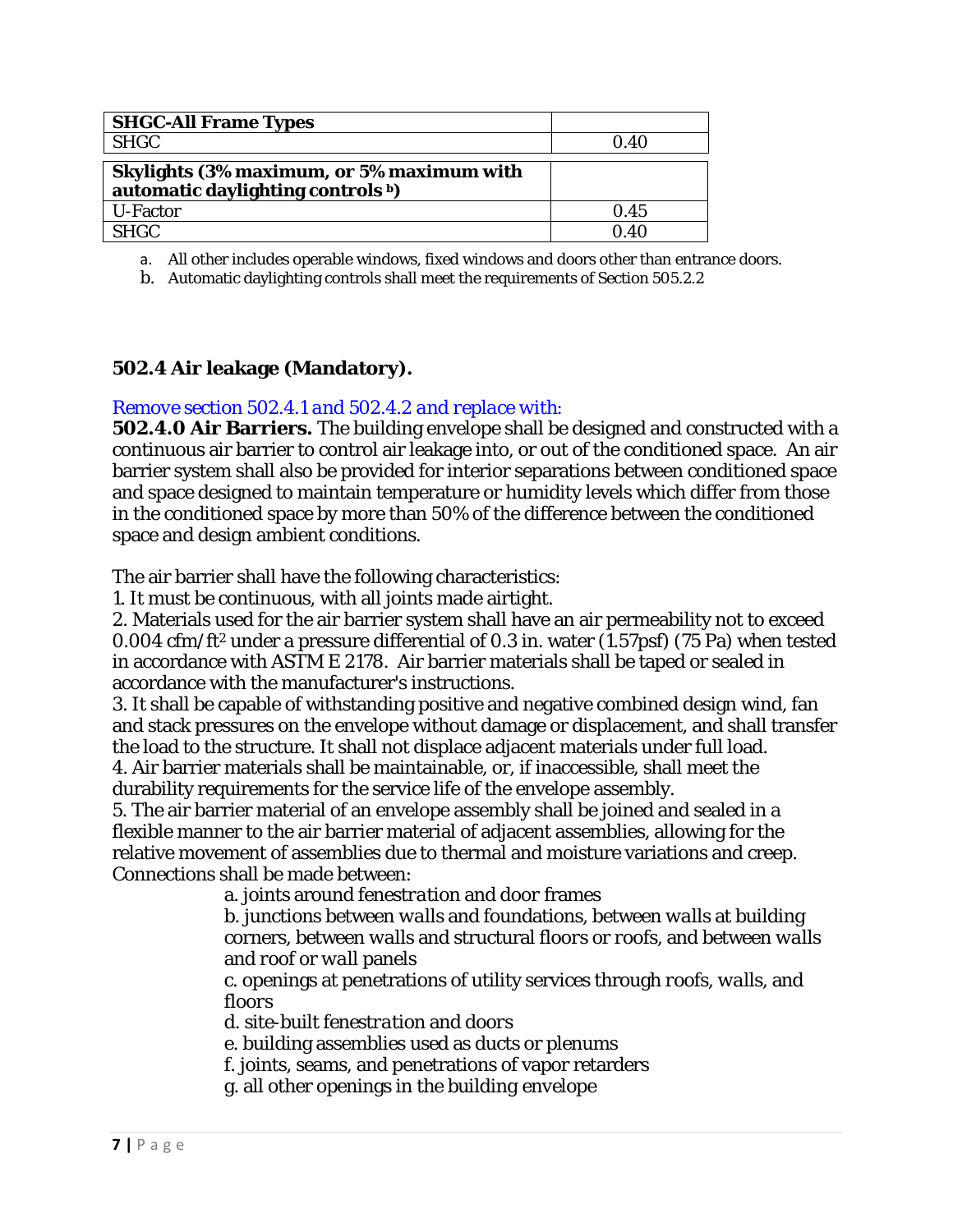**502.4.0.1 Air Barrier Penetrations.** All penetrations of the air barrier and paths of air infiltration/exfiltration shall be made air tight.

**502.4.1 Window and door assemblies.** The air leakage of window, skylight and door assemblies that are part of the building envelope shall be determined in accordance with AAMA/WDMA/CSA 101/I.S.2/A440, or NFRC 400 by an accredited, independent laboratory, and *labeled* and certified by the manufacturer. Window and skylight air leakage shall not exceed 0.2 cfm/ft<sup>2</sup> at 1.57 pounds per square foot (psf) (75Pa), or 0.3 cfm/ft2 at 6.24 psf (300 Pa). Door assembly air leakage shall not exceed 0.3 cfm/ft2 for all other products at 1.57 psf (75Pa).

# **Exceptions:**

a. Site-constructed windows and doors that are sealed in accordance with Section 502.4.8.

b. Commercial entrance doors covered by section 502.4

c. Garage doors shall be permitted to use air leakage determined by test at standard test conditions in accordance with ANSI/DASMA 105.

d. Doors and Access Openings to Shafts, Chutes, Stairwells, and Elevator Lobbies. These doors and access openings shall either meet the requirements of 502.4.3 or shall be equipped with weather seals, except weatherseals on elevator lobby doors are not required when a smoke control system is installed.

# **502.4.2 Curtain wall, storefront glazing and commercial entrance doors.**

Curtain wall, *storefront* glazing and commercial-glazed swinging entrance doors and revolving doors shall be tested for air leakage at a pressure of at least 1.57 pounds per square foot (psf) (75 Pa) in accordance with ASTM E 283. For curtain walls and *storefront* glazing, the maximum air leakage rate shall be 0.06 cubic foot per minute per square foot (cfm/ft<sup>2</sup>) (1.1 m<sup>3</sup>/h  $\times$  m<sup>2</sup>) of fenestration area. For commercial glazed swinging entrance doors and revolving doors, the maximum air leakage rate shall be 1.00 cfm/ft<sup>2</sup> (18.3 m<sup>3</sup>/h  $\times$  m<sup>2</sup>) of door area when tested in accordance with ASTM E 283.

## *Remove section 502.4.5 and replace with:*

**502.4.5 Outdoor air intakes and exhaust openings.** Stair and elevator shaft vents and other outdoor air intakes and exhaust openings integral to the building envelope shall be equipped with not less than a Class I motorized, leakage-rated damper with a maximum leakage rate of 4 cfm per square foot  $(6.8 \text{ L/s} \cdot \text{C m}^2)$  at 1.0 inch water gauge (w.g.) (1250 Pa) when tested in accordance with AMCA 500D. These air tight, operable dampers shall be installed when the air barrier is penetrated by:

1. Fixed open louvers such as in elevator shafts and machine rooms.

2. Mechanical system components which allow infiltration or exfiltration of air when the systems are inactive, such as atrium smoke exhaust systems, elevator shaft smoke relief openings, and other similar elements.

Such dampers shall be set in the closed position and automatically open upon:

1. the activation of any fire alarm initiating device of the building's fire alarm system;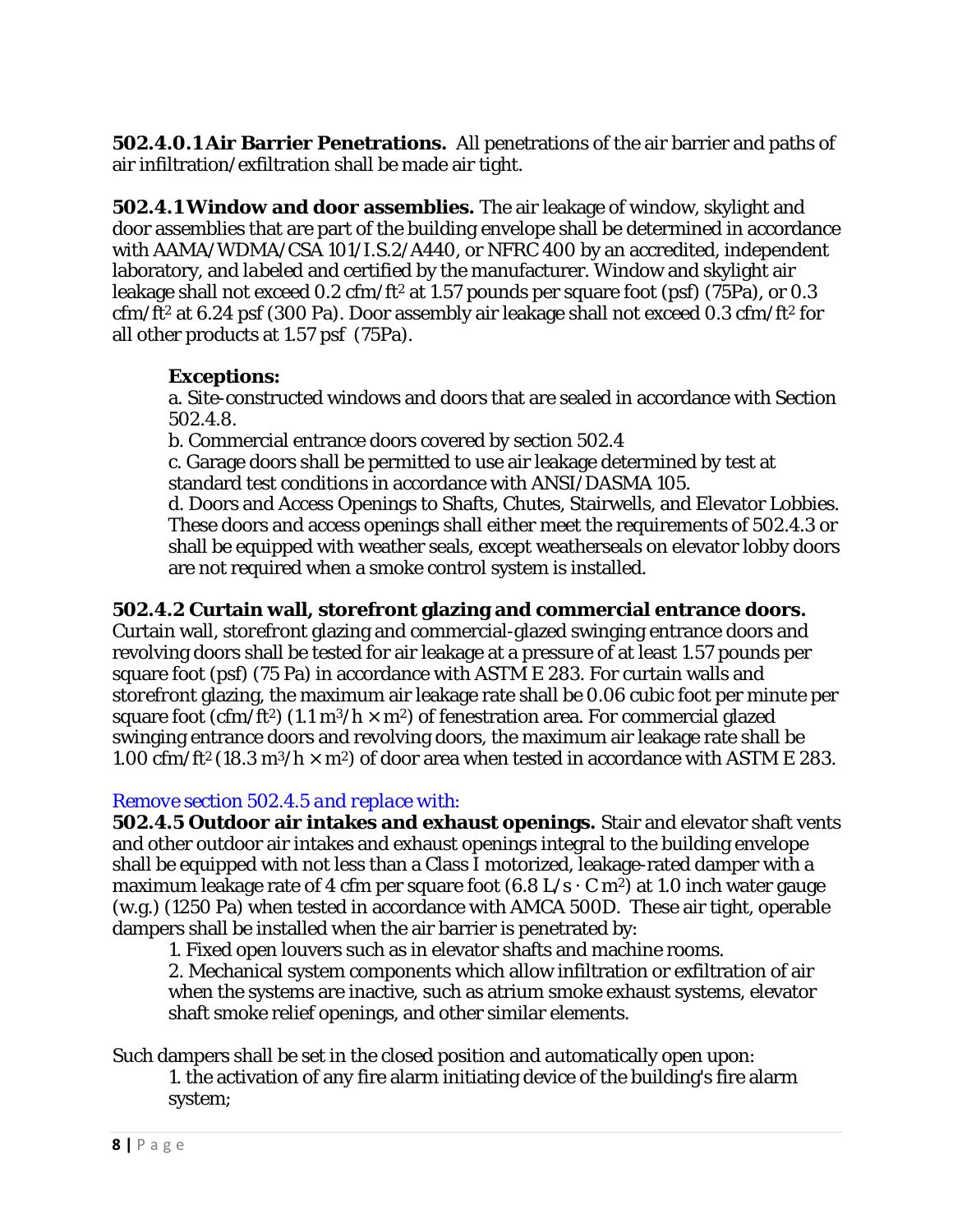2. the interruption of power to the damper.

**Exception:** Gravity (nonmotorized) dampers are permitted to be used in buildings less than three stories in height above grade.

## *Remove section 502.4.7 and replace with:*

**502.4.7 Vestibules.** Building entrances that separate *conditioned space* from the exterior shall be protected with an enclosed vestibule, with all *doors* opening into and out of the vestibule equipped with self-closing devices. Vestibules shall be designed so that in passing through the vestibule it is not necessary for the interior and exterior *doors* to open at the same time. Interior and exterior *doors* shall have a minimum distance between them of not less than 7 ft when in the closed position. The exterior envelope of conditioned vestibules shall comply with the requirements for a conditioned space. The interior and exterior envelope of unconditioned vestibules shall comply with the requirements for a semi-heated space.

## **Exceptions:**

a. *Building entrances* with revolving *doors*.

b. *Doors* not intended to be used as a *building entrance*.

c. *Doors* opening directly from a *dwelling unit*.

d. *Doors* that open directly from a *space* that is less than 3000 ft2 in area and is separate from the *building entrance*.

e. *Doors* used primarily to facilitate vehicular movement or material handling and adjacent personnel doors.

### *Add section 502.5 Vapor retarders.*

**502.5 Vapor retarders.** Class I or II vapor retarders are required on the interior side of walls.

## **Exceptions:**

- 1. Basement walls.
- 2. Below grade portion of any wall.
- 3. Construction where moisture or its freezing will not damage the materials.

**502.5.1 Class III Vapor retarders.** Class III vapor retarders shall be permitted where any one of the conditions in Table 502.5.1 are met.

| <b>TABLE 502.5.1 - CLASS III VAPOR RETARDERS</b>       |                                                          |  |
|--------------------------------------------------------|----------------------------------------------------------|--|
| <b>Climate Zone</b>                                    | <b>Class III vapor retarders permitted for:</b>          |  |
|                                                        | Vented cladding over OSB                                 |  |
| $\bf{5}$                                               | Vented cladding over Plywood                             |  |
|                                                        | Vented cladding over Fiberboard                          |  |
|                                                        | Vented cladding over Gypsum                              |  |
| Insulated sheathing with R-value $>=$ R5 over 2x4 wall |                                                          |  |
|                                                        | Insulated sheathing with R-value $>=$ R7.5 over 2x6 wall |  |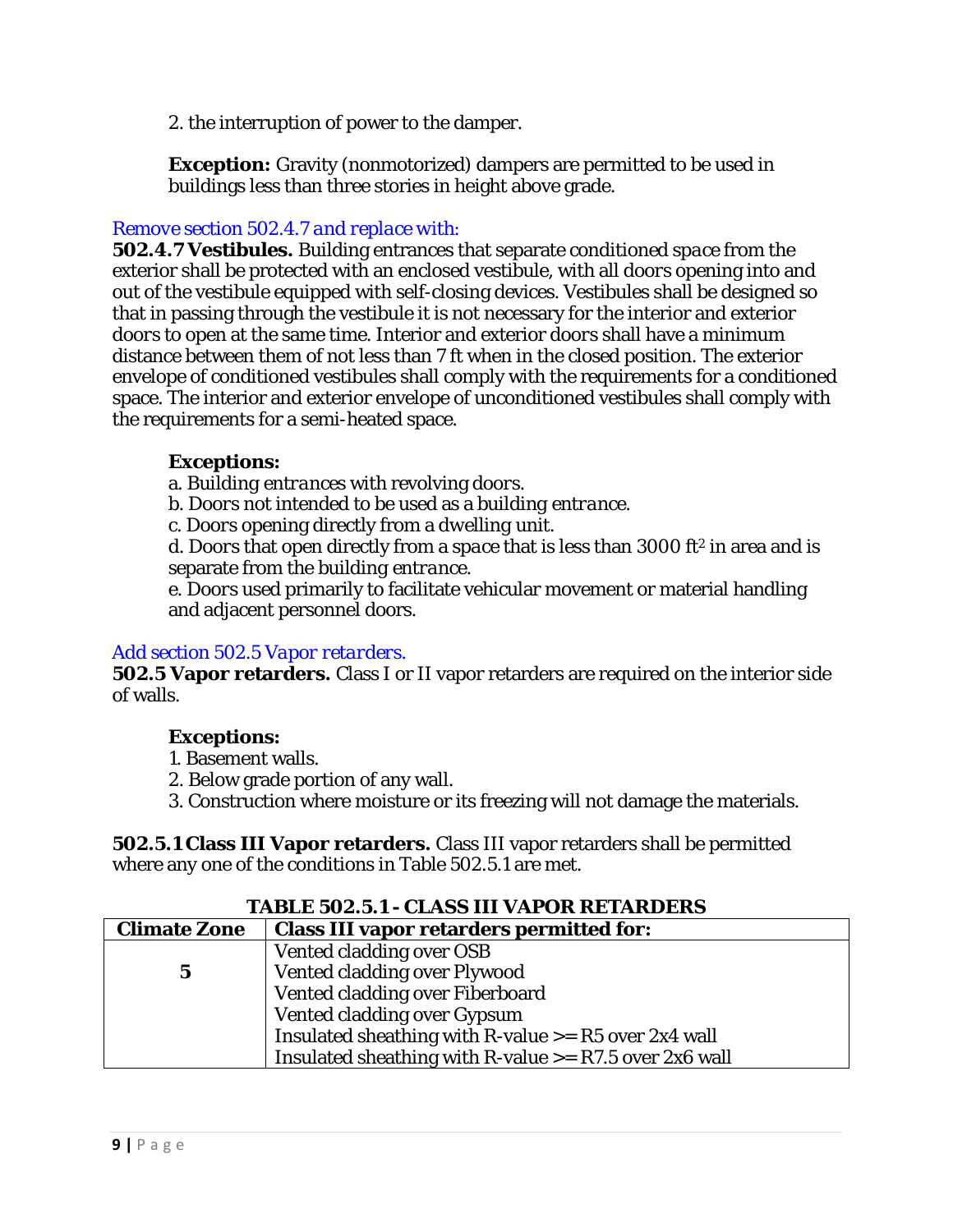**502.5.2 Material vapor retarder class.** The vapor retarder class shall be based on the manufacturer's certified testing or a tested assembly. The following shall be deemed to meet the class specified:

Class I: Sheet polyethylene, non-perforated aluminum foil Class II: Kraft faced fiberglass batts or low perm paint (paint with  $0.1 <$  perm  $\leq 1.0$ ) Class III: Latex or enamel paint

## **SECTION 503 - BUILDING MECHANICAL SYSTEMS**

#### *Insert at end of section 503.1:*

NOTE: Compliance path a. (Efficient Mechanical Equipment) in section 507 is not available for equipment installed according to the minimum performance values outlined in section 503.2.3. In this case, compliance can be met with one of the following paths:

b. 507.2.2 Reduced Lighting Power Density

c. 507.2.3 On-Site Supply of Renewable Energy

### *Replace section 503.2.1 with:*

**503.2.1 Calculation of heating and cooling loads.** Design loads shall be determined in accordance with the procedures described in the ASHRAE/ACCA Standard 183. The design loads shall include an accurate representation of the building envelope, lighting, ventilation and occupancy loads based on the specific design characteristics of the project. Heating and cooling loads shall be adjusted to account for load reductions that are achieved when energy recovery systems are utilized in the HVAC system in accordance with the ASHRAE *HVAC Systems and Equipment Handbook*. Alternatively, design loads shall be determined by an *approved* equivalent computation procedure, using the design parameters specified in IECC 2009 Chapter 3.

*Insert at end of section 503.2.5.1, Exceptions:*

5. Building spaces where  $CO<sub>2</sub>$  Sensors are inappropriate measures for ventilation needs because of ventilation needs other than occupant requirements. 6. Building spaces where the primary ventilation needs are for process loads.

#### *Replace sections 503.2.9 – 503.2.9.3 with:*

**503.2.9 Mechanical systems commissioning and completion requirements.**

**503.2.9.1 System commissioning.** Commissioning is a process that verifies and documents that the selected building systems have been designed, installed, and function according to the owner's project requirements and construction documents. Drawing notes shall require commissioning and completion requirements in accordance with this section. Drawing notes may refer to specifications for further requirements. Copies of all documentation shall be given to the owner. The building official may request commissioning documentation for review purposes. At the time of plan submittal, the building jurisdiction shall be provided, by the submittal authority, a letter of intent to commission the building in accordance with this code.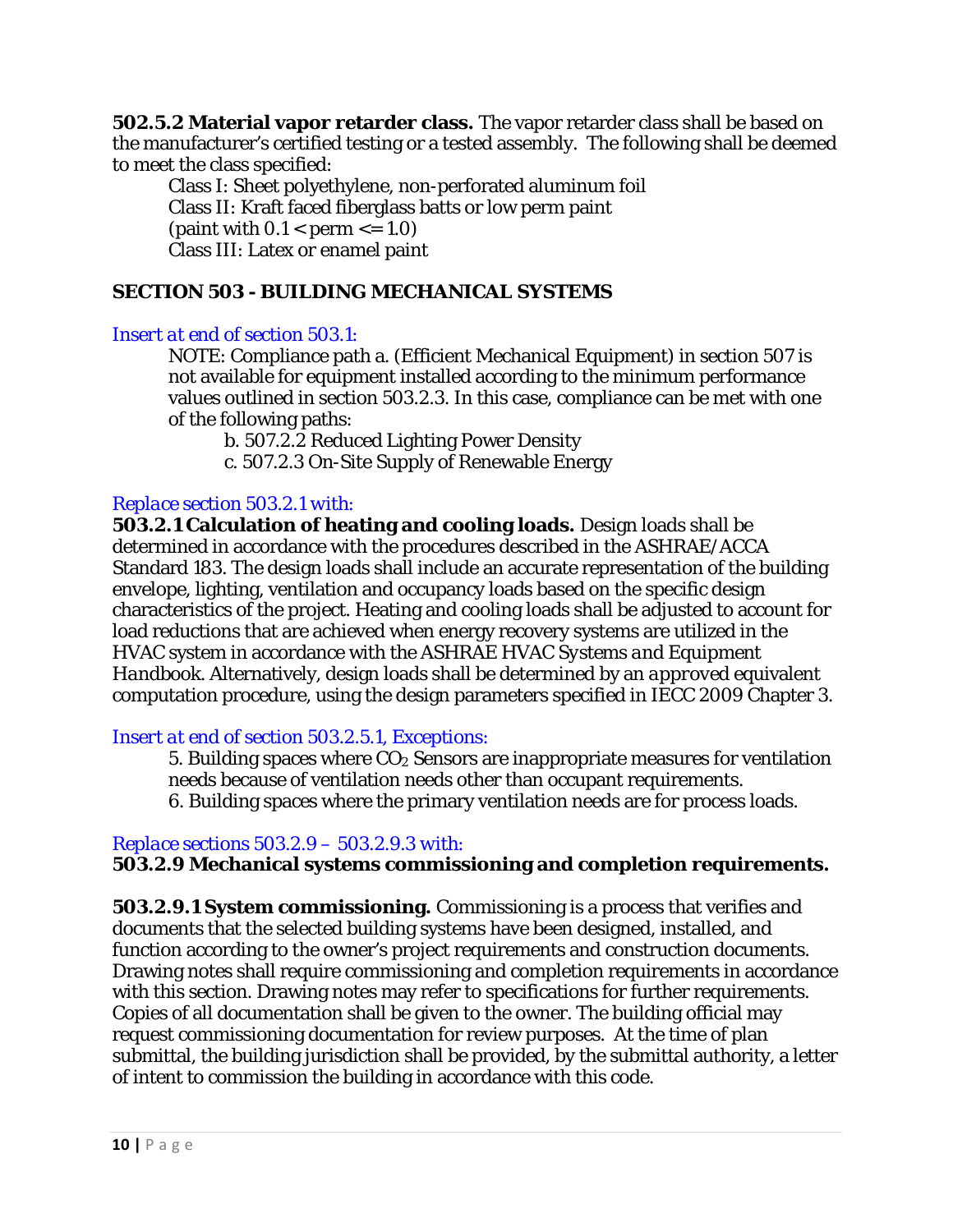**503.2.9.1.1 Commissioning plan.** A commissioning plan shall include as a minimum the following items:

1. A detailed explanation of the original owner's project requirements, 2. A narrative describing the activities that will be accomplished during each phase of commissioning, including guidance on who accomplishes the activities and how they are completed,

3. Equipment and systems to be tested, including the extent of tests,

4. Functions to be tested (for example calibration, economizer control, etc.),

5. Conditions under which the test shall be performed (for example winter and summer design conditions, full outside air, etc.), and

6. Measurable criteria for acceptable performance.

**503.2.9.1.2 Systems adjusting and balancing.** All HVAC systems shall be balanced in accordance with generally accepted engineering standards. Air and water flow rates shall be measured and adjusted to deliver final flow rates within 10% of design rates. Test and balance activities shall include as a minimum the following items:

**1. Air systems balancing.** Each supply air outlet and zone terminal device shall be equipped with means for air balancing in accordance with the requirements of Chapter 6 of the International Mechanical Code. Discharge dampers are prohibited on constant volume fans and variable volume fans with motors 10 hp (18.6 kW) and larger. Air systems shall be balanced in a manner to first minimize throttling losses then, for fans with system power of greater than 1 hp, fan speed shall be adjusted to meet design flow conditions.

**Exception:** Fans with fan motors of 1 hp or less.

**2. Hydronic systems balancing:** Individual hydronic heating and cooling coils shall be equipped with means for balancing and pressure test connections. Hydronic systems shall be proportionately balanced in a manner to first minimize throttling losses, then the pump impeller shall be trimmed or pump speed shall be adjusted to meet design flow conditions. Each hydronic system shall have either the ability to measure pressure across the pump, or test ports at each side of each pump.

# **Exceptions:**

1. Pumps with pump motors of 5 hp or less.

2. When throttling results in no greater than 5% of the nameplate horsepower draw above that required if the impeller were trimmed.

# **503.2.9.1.3 Functional performance testing**

**503.2.9.1.3.1 Equipment functional performance testing.** Equipment functional performance testing shall demonstrate the correct installation and operation of components, systems, and system-to-system interfacing relationships in accordance with approved plans and specifications. This demonstration is to prove the operation,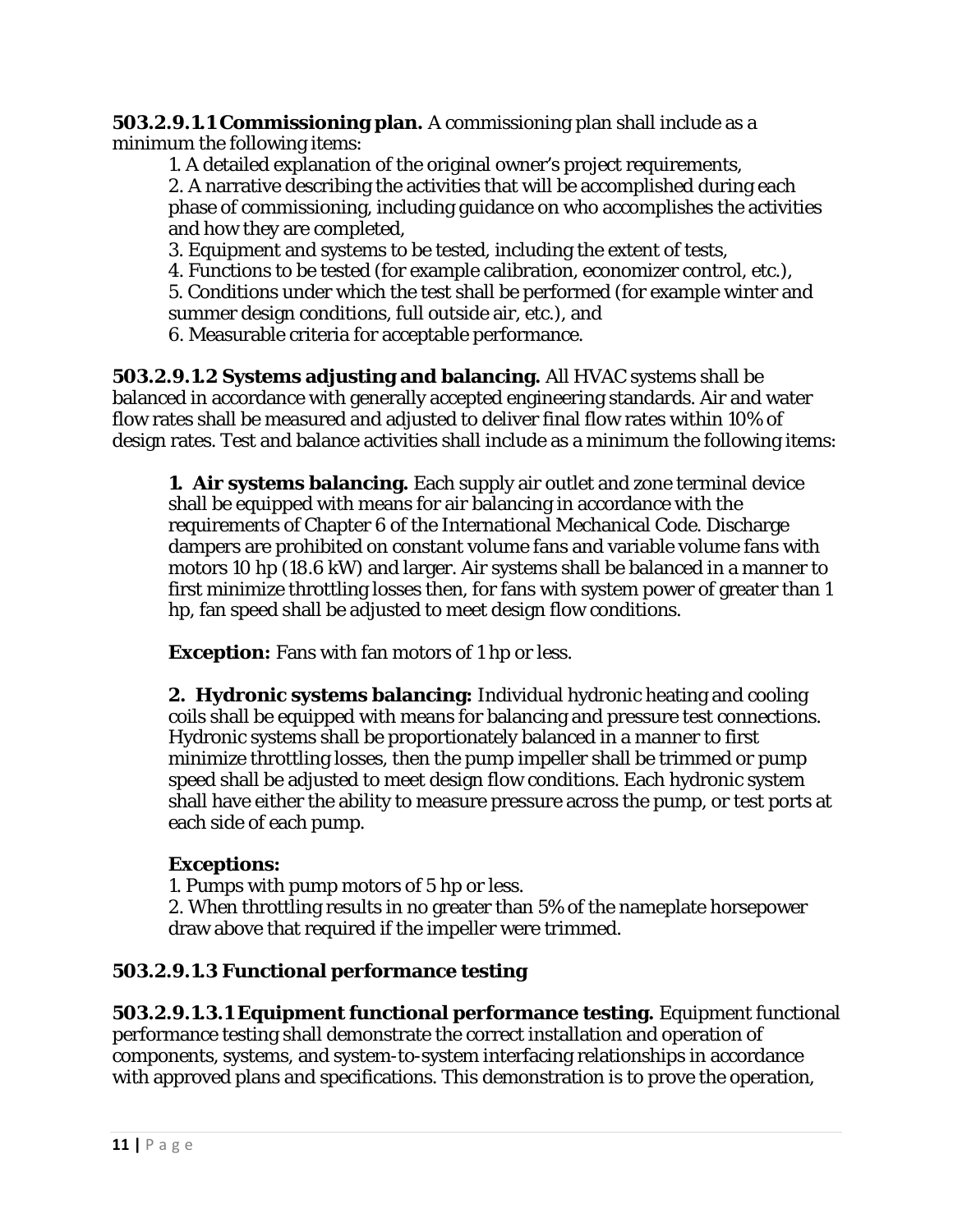function, and maintenance serviceability for each of the Commissioned systems. Testing shall include all modes of operation, including:

- 1. All modes as described in the Sequence of Operation,
- 2. Redundant or automatic back-up mode,
- 3. Performance of alarms, and
- 4. Mode of operation upon a loss of power and restored power.

**Exception:** Unitary or packaged HVAC equipment listed in Tables 503.2.3 (1) through (3) that do not require supply air economizers.

**503.2.9.1.3.2 Controls functional performance testing.** HVAC control systems shall be tested to document that control devices, components, equipment, and systems are calibrated, adjusted and operate in accordance with approved plans and specifications. Sequences of operation shall be functionally tested to document they operate in accordance with approved plans and specifications.

**503.2.9.1.4 Preliminary commissioning report.** A preliminary report of commissioning test procedures and results shall be completed and provided to the Owner. The report shall be identified as "Preliminary Commissioning Report" and shall identify:

1. Itemization of deficiencies found during testing required by this section which have not been corrected at the time of report preparation and the anticipated date of correction.

2. Deferred tests which cannot be performed at the time of report preparation due to climatic conditions.

3. Climatic conditions required for performance of the deferred tests, and the anticipated date of each deferred test.

**503.2.9.2 Acceptance.** Buildings, or portions thereof, required by this code to comply with this section shall not be issued a certificate of occupancy until such time that the building official has received a letter of transmittal from the building owner that states they have received the Preliminary Commissioning Report as required by Section 503.2.9.1.4. At the request of the building official, a copy of the Preliminary Commissioning Report shall be made available for review.

**503.2.9.3 Completion requirements.** The construction documents shall require that within 90 days after the date of certificate of occupancy, the documents described in this section be provided to the building owner.

**503.2.9.3.1 Drawings.** Construction documents shall include as a minimum the location and performance data on each piece of equipment.

**503.2.9.3.2 Manuals.** An operating manual and a maintenance manual shall be in accordance with industry-accepted standards and shall include, at a minimum, the following:

1. Submittal data stating equipment size and selected options for each piece of equipment requiring maintenance.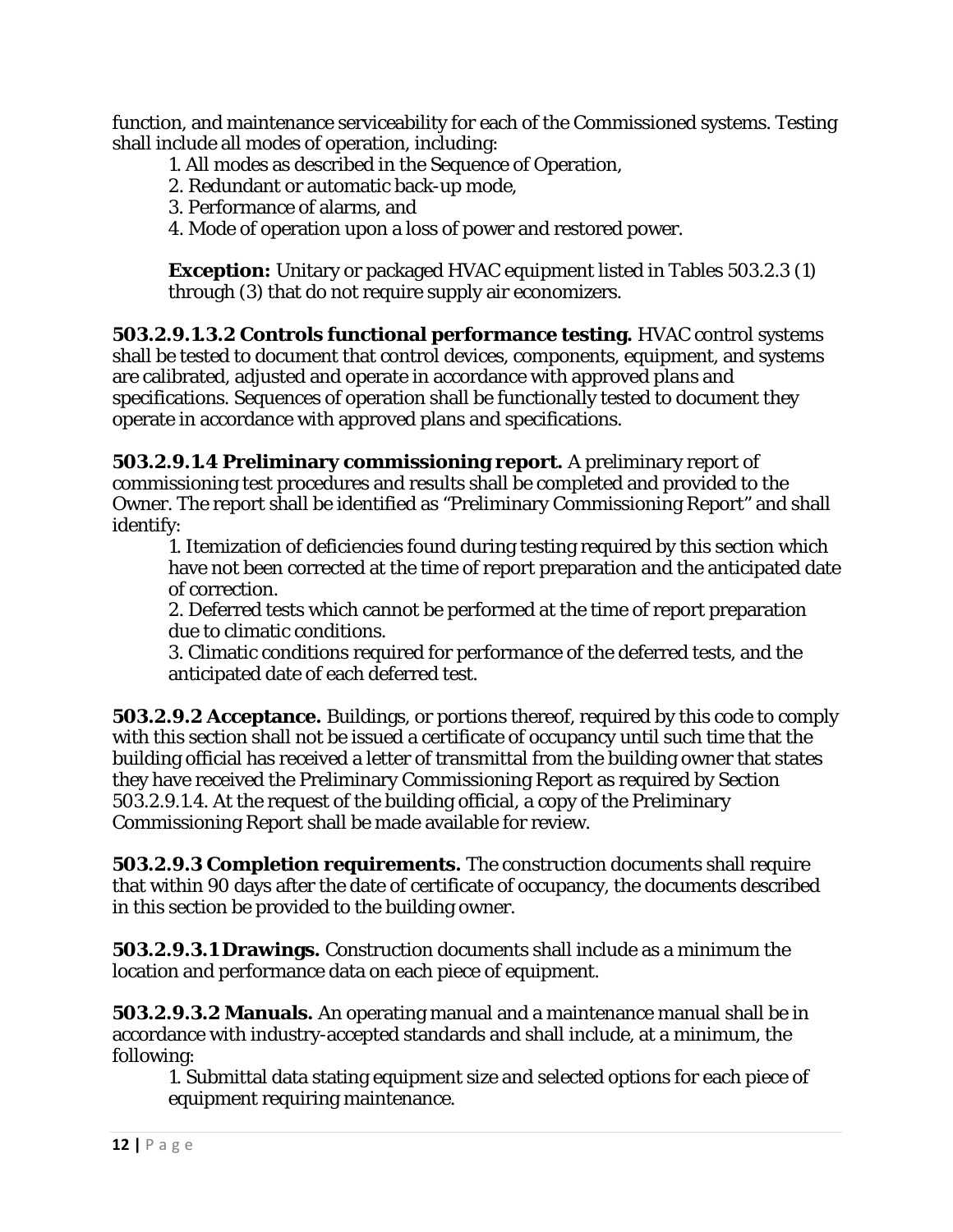2. Manufacturer's operation manuals and maintenance manuals for each piece of equipment requiring maintenance, except equipment not furnished as part of the project. Required routine maintenance actions shall be clearly identified. 3. Names and addresses of at least one service agency.

4. HVAC controls system maintenance and calibration information, including wiring diagrams, schematics, and control sequence descriptions. Desired or fielddetermined setpoints shall be permanently recorded on control drawings at control devices or, for digital control systems, in programming comments. 5. A complete narrative of how each system is intended to operate, including suggested setpoints.

**503.2.9.3.3 System balancing report.** A written report describing the activities and measurements completed in accordance with Section 503.2.9.1.2

**503.2.9.3.4 Final Commissioning Report.** A complete report of test procedures and results identified as "Final Commissioning Report" shall include:

1. Results of all Functional Performance Tests.

2. Disposition of all deficiencies found during testing, including details of corrective measures used or proposed.

3. All Functional Performance Test procedures used during the commissioning process including measurable criteria for test acceptance, provided herein for repeatability.

**Exception:** Deferred tests which cannot be performed at the time of report preparation due to climatic conditions.

## **SECTION 505 - ELECTRICAL POWER AND LIGHTING SYSTEMS (Mandatory)**

## *Replace sections 505.2.2.1 and 505.2.2.2 with:*

**505.2.2.1 Automatic lighting controls.** All commercial buildings shall be equipped with automatic control devices to shut off lighting in compliance with one of the following automatic control technologies:

- 1. Section 505.2.2.1.1 Occupancy Sensors
- 2. Section 505.2.2.1.2 Time Clock Controls
- 3. Section 505.2.2.1.3 Automatic Daylighting Controls

**505.2.2.1.1 Occupancy sensors** Occupancy sensors must be installed in all classrooms, conference/meeting rooms, employee lunch and break rooms, private offices, restrooms, storage rooms and janitorial closets, and other spaces 300 sf. or less enclosed by ceiling height partitions. These automatic control devices shall be installed to automatically turn off lights within 30 minutes of all occupants leaving the space, except spaces with multi-scene control.

**505.2.2.1.2 Time Clock Controls** In areas not controlled by occupancy sensors, automatic time switch control devices shall be used. It shall incorporate an override switching device that: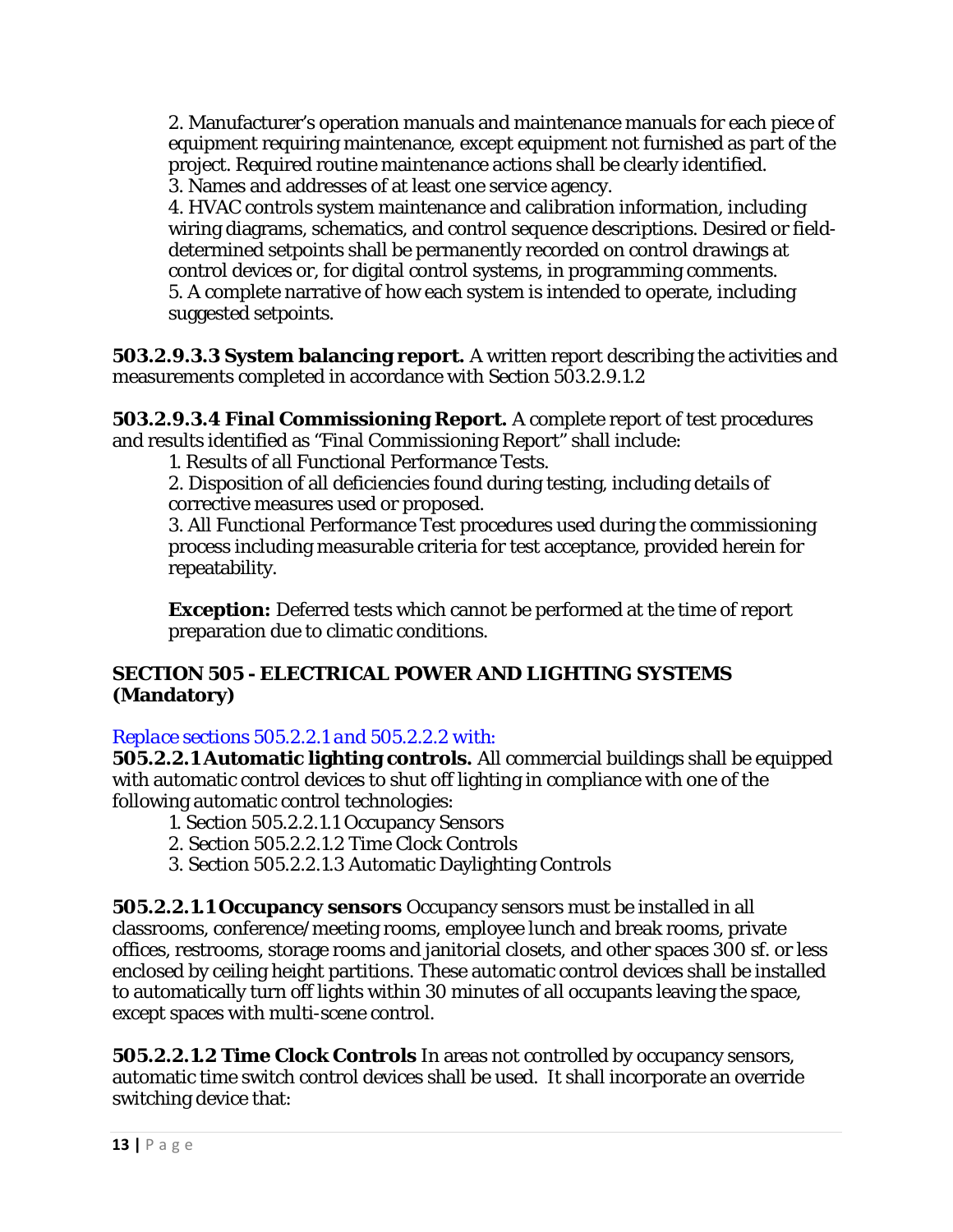1. Is readily accessible.

2. Is located so that a person using the device can see the lights or the area controlled by that switch, or so that the area being lit is annunciated.

3. Is manually operated.

4. Allows the lighting to remain on for no more than 4 hours when an override is initiated.

5. Controls an area not exceeding 5,000 square feet (465 m2).

## **Exceptions:**

1. In malls and arcades, auditoriums, single-tenant retail spaces, industrial facilities and arenas, where captive-key override is utilized, override time may exceed 2 hours.

2. In malls and arcades, auditoriums, single-tenant retail spaces, industrial facilities and arenas, the area controlled may not exceed 20,000 square feet  $(1860 \text{ m}^2)$ .

**505.2.2.1.3 Automatic daylighting controls.** Automatic controls installed in day lit zones must control lights in the day lit areas separately from the non-day lit areas. Controls for calibration adjustments to the lighting control device shall be readily accessible to authorized personnel. Each daylight control zone shall not exceed 2,500 square feet. Automatic daylighting controls must incorporate an automatic shut-off ability based on time or occupancy in addition to lighting power reduction controls.

Controls will automatically reduce lighting power in response to available daylight by either one of the following methods:

**1. Continuous dimming** using dimming ballasts and daylight-sensing automatic controls that are capable of reducing the power of general lighting in the day lit zone continuously to less than 35% of rated power at maximum light output.

**2. Stepped Dimming** using multi-level switching and daylight-sensing controls that are capable of reducing lighting power automatically. The system should provide at least two control channels per zone and be installed in a manner such that at least one control step shall reduce power of general lighting in the daylit zone by 30% to 50% of rated power and another control step that reduces lighting power by 65% to 100%. Stepped dimming control is not appropriate in continuously occupied areas with ceiling heights of 14 feet or lower

**Exception:** Daylight spaces enclosed by walls or ceiling height partitions and containing 2 or fewer luminaire are not required to have a separate switch for general area lighting.

## *Retain section 505.2.2.3 Daylight zone control.*

### *Replace section 505.2.3 with:*

### **505.2.3 Additional Controls for specific uses**

a. Display/Accent Lighting—display or accent lighting shall have a separate control device.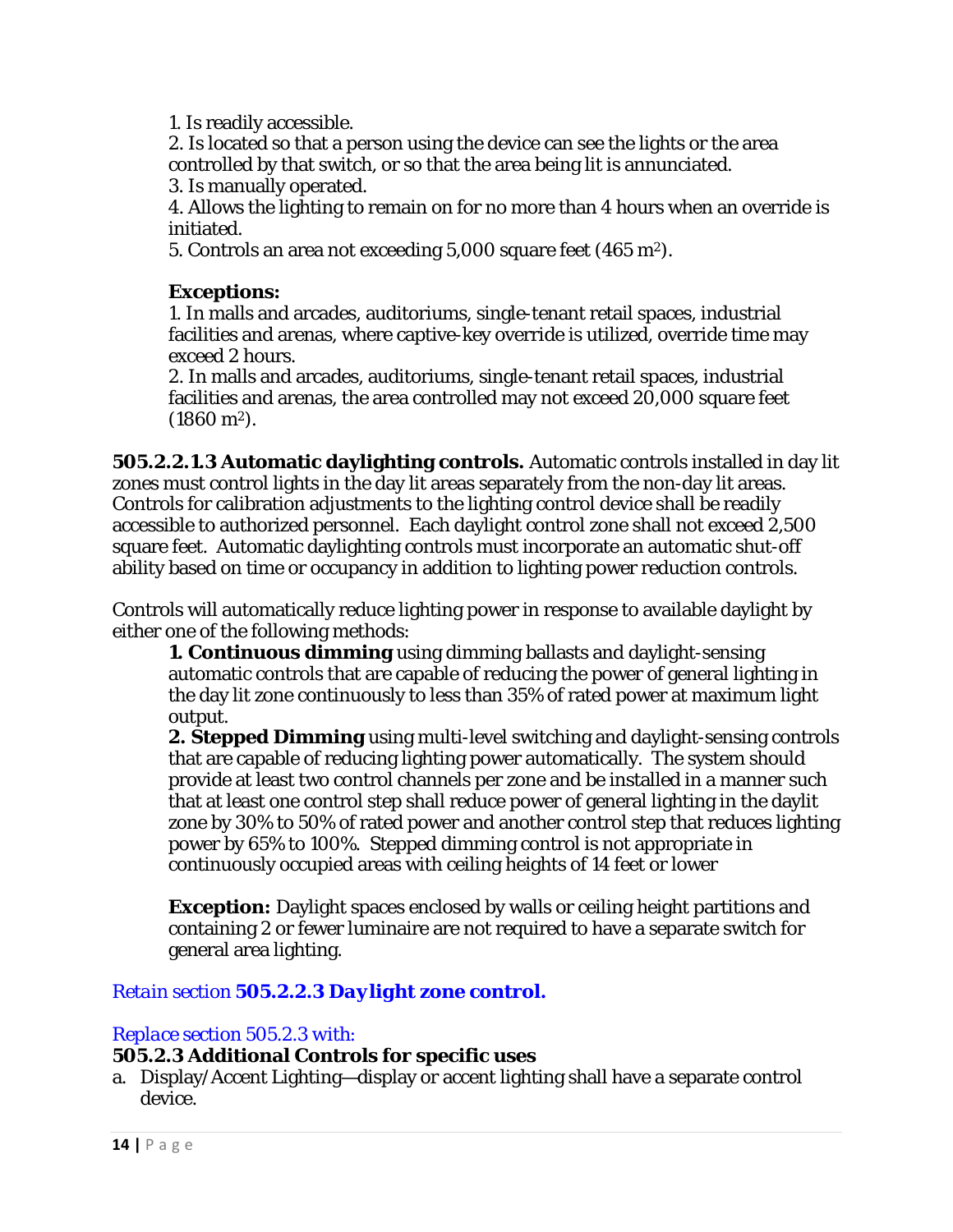- b. Case Lighting—lighting in cases used for display purposes shall have a separate control device.
- c. Hotel and Motel Guest Room Lighting—hotel and motel guest rooms and guest suites shall have a master control device at the main room entry that controls all permanently installed luminaires and switched receptacles.
- d. Task Lighting—supplemental task lighting, including permanently installed undershelf or undercabinet lighting, shall have a control device integral to the luminaires or be controlled by a wall-mounted control device provided the control device is readily accessible and located so that the occupant can see the controlled lighting.
- e. Nonvisual Lighting—lighting for nonvisual applications, such as plant growth and food warming, shall have a separate control device.
- f. Demonstration Lighting—lighting equipment that is for sale or for demonstrations in lighting education shall have a separate control device.

**Exceptions:** a., b. and d. Where LED lighting is used no additional control is required.

## *Insert at end of section 505.5.2:*

NOTE: Compliance path b. (Reduced Lighting Power Density) in section 507 is not available for lighting installed according to the values in table 505.5.2. In this case, compliance can be met with one of the following paths:

a. 507.2.1 Efficient Mechanical Equipment

c. 507.2.3 On-Site Supply of Renewable Energy

#### *Replace, but retain notes and exception, Table 505.5.2 with:* **TABLE 505.5.2 - INTERIOR LIGHTING POWER ALLOWANCES**

| <b>LIGHTING POWER DENSITY</b>         |                      |                       |  |
|---------------------------------------|----------------------|-----------------------|--|
|                                       | Whole                |                       |  |
|                                       | <b>Building</b>      | <b>Space by Space</b> |  |
| <b>Building Area Type<sup>a</sup></b> | (W/ft <sup>2</sup> ) |                       |  |
| <b>Active Storage</b>                 |                      | 0.8                   |  |
| <b>Atrium - First Three Floors</b>    |                      | 0.6                   |  |
| <b>Atrium - Each Additional Floor</b> |                      | 0.2                   |  |
| Classroom/lecture/training            |                      | 1.3                   |  |
| Conference/Meeting/Multipurpose       |                      | 1.3                   |  |
| Corridor/Transition                   |                      | 0.5                   |  |
| Dressing/Locker/Fitting Room          |                      | 0.6                   |  |
| Electrical/Mechanical                 |                      | 1.5                   |  |
| <b>Food Preparation</b>               |                      | 1.2                   |  |
| <b>Inactive Storage</b>               |                      | 0.3                   |  |
| Laboratory                            |                      | 1.4                   |  |
| Lobby                                 |                      | 1.1                   |  |
| Restroom                              |                      | 0.8                   |  |
| <b>Stairway</b>                       |                      | 0.6                   |  |
| <b>Automotive Facility</b><br>0.9     |                      |                       |  |
| <b>Automotive - Service Repair</b>    |                      | 0.7                   |  |
| <b>Convention Center</b>              | 1.2                  |                       |  |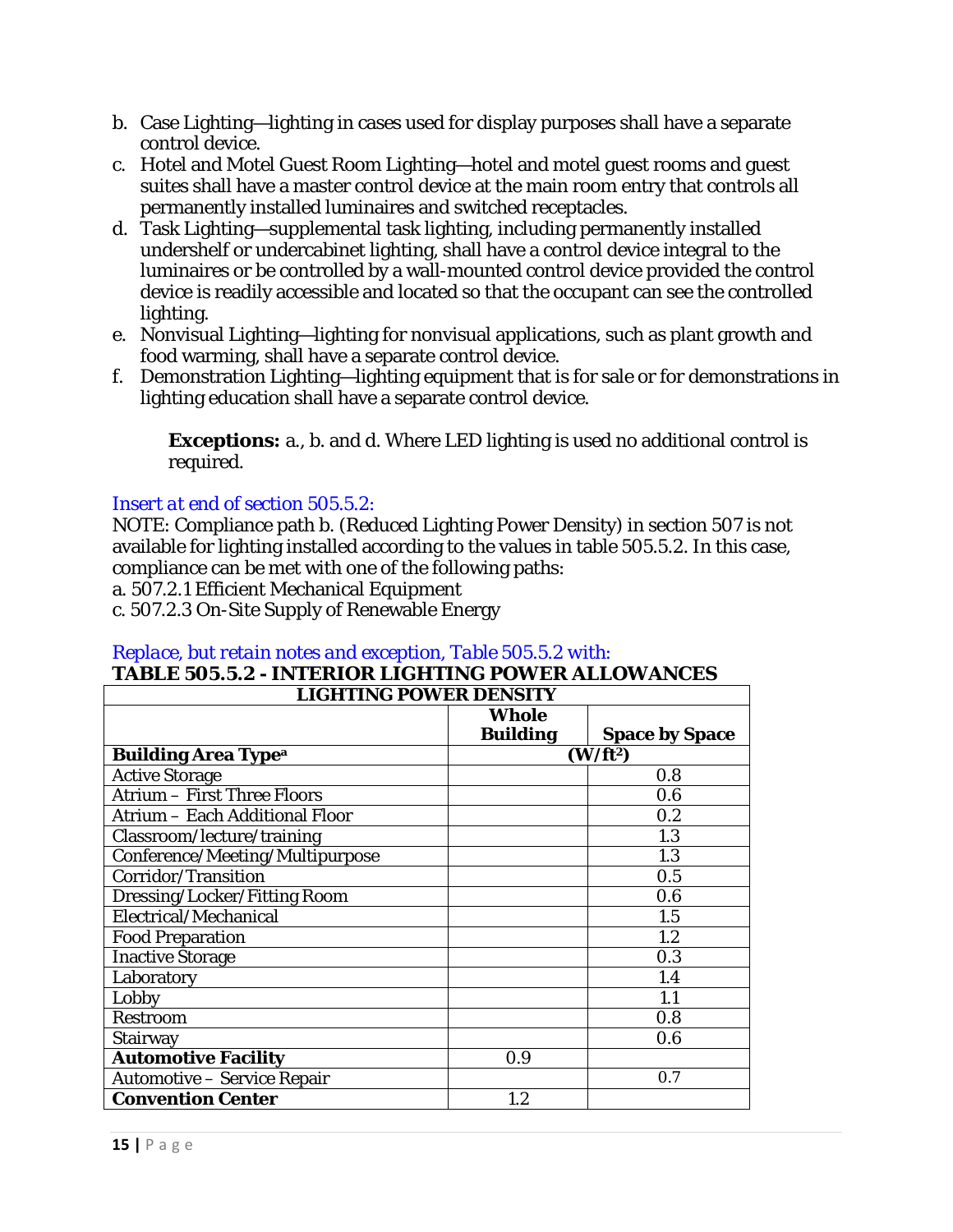| <b>Exhibit Space</b>               |     | 1.3              |
|------------------------------------|-----|------------------|
| <b>Audience/Seating Area</b>       |     | 0.9              |
| <b>Courthouse</b>                  | 1.2 |                  |
| <b>Audience/Seating Area</b>       |     | 0.9              |
| Courtroom                          |     | 1.9              |
| <b>Confinement Cells</b>           |     | 0.9              |
| <b>Judges Chambers</b>             |     | 1.3              |
| <b>Dining: Bar Lounge/Leisure</b>  | 1.3 |                  |
| Lounge/Leisure Dining              |     | 1.4              |
| <b>Dining: Cafeteria/Fast Food</b> | 1.4 |                  |
| <b>Dining: Family</b>              | 1.6 |                  |
| <b>Dining</b>                      |     | 1.4              |
| <b>Kitchen</b>                     |     | 1.2              |
| <b>Dormitory</b>                   | 1.0 |                  |
| <b>Living Quarters</b>             |     | 1.1              |
| <b>Bedroom</b>                     |     | 0.5              |
| <b>Study Hall</b>                  |     | 1.4              |
| <b>Exercise Center</b>             | 1.0 |                  |
| Dressing/Locker/Fitting Room       |     | 0.6              |
| <b>Audience/Seating Area</b>       |     | 0.3              |
| <b>Exercise Area</b>               |     | 0.9              |
| Exercise Area/Gymnasium            |     | 1.4              |
| Gymnasium                          | 1.1 |                  |
| Dressing/Locker/Fitting Room       |     | 0.6              |
| <b>Audience/Seating Area</b>       |     | 0.4              |
| <b>Playing Area</b>                |     | 1.4              |
| <b>Exercise Area</b>               |     | 0.9              |
| <b>Healthcare Clinic</b>           | 1.0 |                  |
| Corridors w/patient waiting, exam  |     | 1.0              |
| Exam/Treatment                     |     | $\overline{1.5}$ |
| <b>Emergency</b>                   |     | 2.7              |
| Public & Staff Lounge              |     | 0.8              |
| Hospital/Medical supplies          |     | 1.4              |
| <b>Hospital - Nursery</b>          |     | 0.6              |
| Nurse station                      |     | 1.0              |
| Physical therapy                   |     | 0.9              |
| <b>Patient Room</b>                |     | 0.7              |
| Pharmacy                           |     | 1.2              |
| Hospital/Radiology                 |     | 0.4              |
| <b>Operating Room</b>              |     | 2.2              |
| <b>Recovery</b>                    |     | 0.8              |
| <b>Active storage</b>              |     | 0.9              |
| Laundry-Washing                    |     | 0.6              |
| Hospital                           | 1.2 |                  |
| <b>Hotel</b>                       | 1.0 |                  |
| <b>Dining Area</b>                 |     | 1.3              |
| <b>Guest quarters</b>              |     | 1.1              |
| <b>Reception/Waiting</b>           |     | 2.5              |
| Lobby                              |     | 1.1              |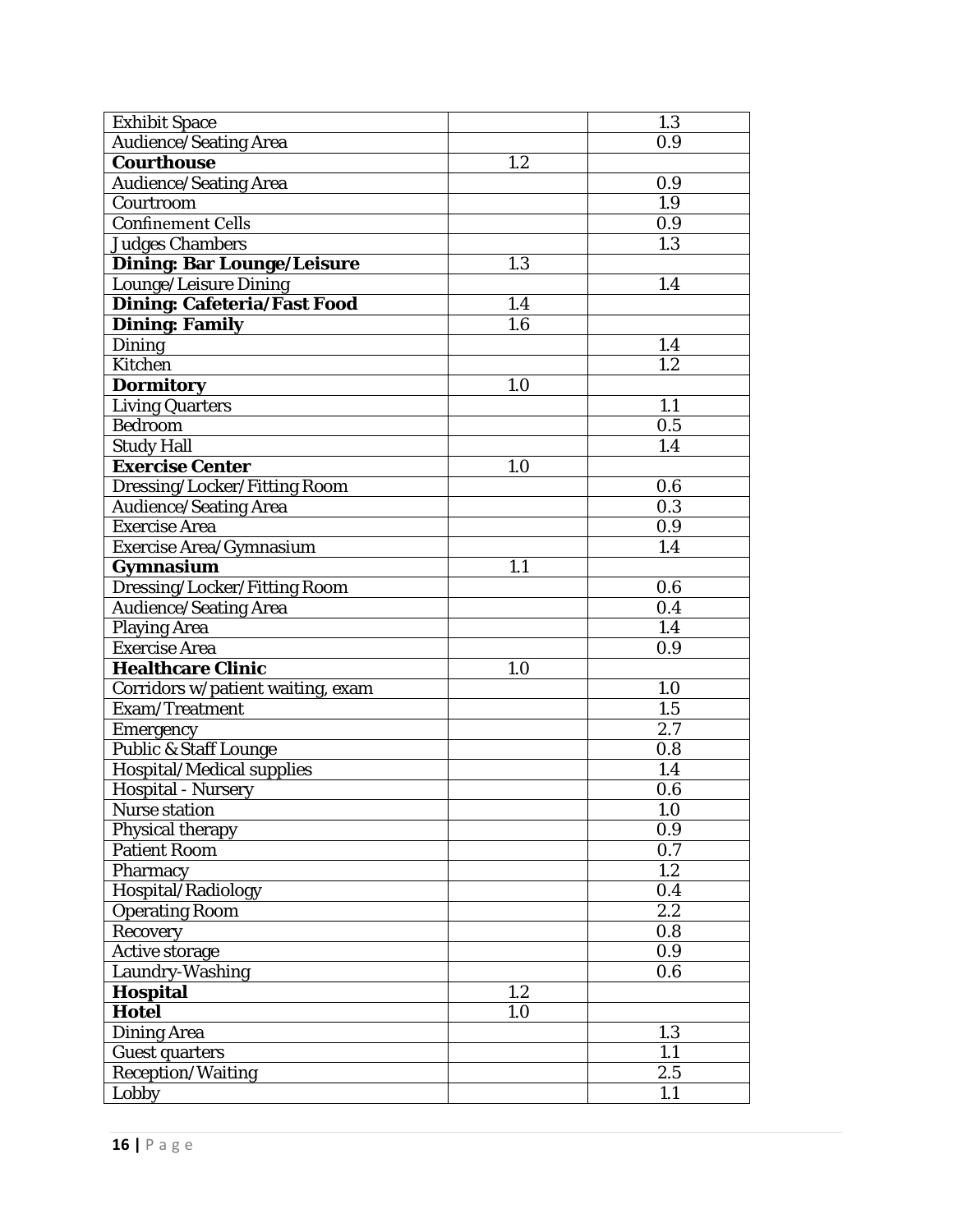| Library                                   | 1.3 |                  |
|-------------------------------------------|-----|------------------|
| Library-Audio Visual                      |     | 0.7              |
| <b>Stacks</b>                             |     | 1.7              |
| <b>Card File &amp; Cataloguing</b>        |     | 1.1              |
| <b>Reading Area</b>                       |     | 1.2              |
| <b>Manufacturing Facility</b>             | 1.3 |                  |
| Low bay (< 25 ft Floor to Ceiling Height) |     | 1.2              |
| High bay (>25 ft Floor to Ceiling Height) |     | 1.7              |
| <b>Detailed Manufacturing</b>             |     | 2.1              |
| <b>Equipment Room</b>                     |     | $\overline{1.2}$ |
| Control Room                              |     | 0.5              |
| <b>Motel</b>                              | 1.0 |                  |
| <b>Dining Area</b>                        |     | 1.2              |
| <b>Guest quarters</b>                     |     | 1.1              |
| <b>Reception/Waiting</b>                  |     | 2.1              |
| <b>Motion Picture Theater</b>             | 1.2 |                  |
| <b>Audience/Seating Area</b>              |     | 1.2              |
| Lobby                                     |     | 1.0              |
| Multi-Family                              | 0.7 |                  |
| <b>Museum</b>                             | 1.1 |                  |
| <b>Active Storage</b>                     |     | 0.8              |
| General exhibition                        |     | 1.0              |
| <b>Restoration</b>                        |     | 1.7              |
| Bank/Office - banking activity area       |     | 1.5              |
| <b>Office</b>                             | 0.9 |                  |
| <b>Enclosed</b>                           |     | 1.0              |
| <b>Open Plan</b>                          |     | 1.0              |
| <b>Parking Garage</b>                     | 0.3 |                  |
| <b>Penitentiary</b>                       | 1.0 |                  |
| <b>Performing Arts Theater</b>            | 1.6 |                  |
| <b>Audience/Seating Area</b>              |     | 2.6              |
| Lobby                                     |     | 3.3              |
| Dressing/Locker/Fitting Room              |     | 1.1              |
| <b>Police Stations</b>                    | 1.0 |                  |
| <b>Fire Stations</b>                      | 0.8 |                  |
| <b>Fire Station Engine Room</b>           |     | 0.8              |
| <b>Sleeping Quarters</b>                  |     | 0.3              |
| <b>Audience/Seating Area</b>              |     | 0.8              |
| <b>Police Station Laboratory</b>          |     | 1.4              |
| <b>Post Office</b>                        | 1.1 |                  |
| <b>Sorting Area</b>                       |     | 1.2              |
| Lobby                                     |     | 1.0              |
| Religious Buildings                       | 1.3 |                  |
| Lobby                                     |     | 1.7              |
| Worship/Pulpit/Choir                      |     | 2.4              |
| <b>Retail</b> <sup>b</sup>                | 1.3 |                  |
| <b>Department Store Sales Area</b>        |     | 1.3              |
| <b>Specialty Store Sales Area</b>         |     | 1.8              |
| Fine Merchandise Sales Area               |     | 2.9              |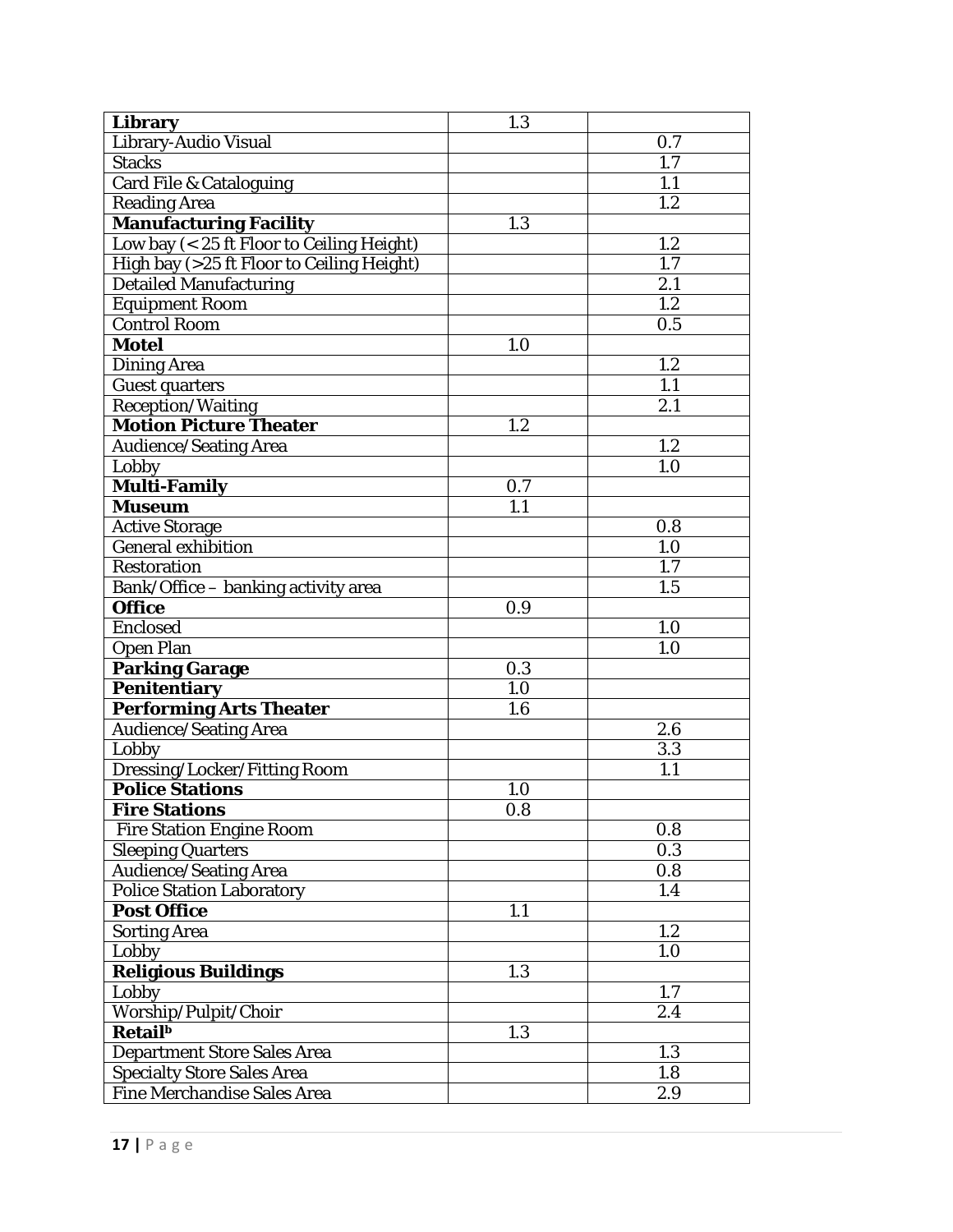| <b>Supermarket Sales Area</b>        |     | 1.3 |
|--------------------------------------|-----|-----|
| <b>Personal Services Sales Area</b>  |     | 1.3 |
| <b>Mass Merchandising Sales Area</b> |     | 1.3 |
| <b>Mall Concourse</b>                |     | 1.7 |
| School/University                    | 1.2 |     |
| Classroom                            |     | 1.3 |
| <b>Audience</b>                      |     | 0.7 |
| <b>Dining</b>                        |     | 1.1 |
| Office                               |     | 1.1 |
| Corridor                             |     | 0.5 |
| <b>Storage</b>                       |     | 0.5 |
| Laboratory                           |     | 1.1 |
| <b>Sports Arena</b>                  | 1.1 |     |
| <b>Ring Sports Arena</b>             |     | 2.7 |
| <b>Court Sports Arena</b>            |     | 2.3 |
| <b>Indoor Playing Field Arena</b>    |     | 1.4 |
| <b>Town Hall</b>                     | 1.1 |     |
| <b>Transportation</b>                | 1.0 |     |
| <b>Dining Area</b>                   |     | 2.1 |
| <b>Baggage Area</b>                  |     | 1.0 |
| <b>Airport - Concourse</b>           |     | 0.6 |
| <b>Terminal - Ticket Counter</b>     |     | 1.5 |
| <b>Reception/Waiting</b>             |     | 0.5 |
| <b>Warehouse</b>                     | 0.8 |     |
| <b>Fine Material</b>                 |     | 1.4 |
| Medium/Bulky Material                |     | 0.9 |
| <b>Workshop</b>                      | 1.4 |     |

## *Replace section 506 with:*

## **SECTION 506 – TOTAL BUILDING PERFORMANCE**

As referenced in section 501.1, buildings establishing compliance with this appendix through total building performance shall be designed to achieve energy use per square foot equal to at least 20% below the energy requirements of *ASHRAE/IESNA Standard 90.1-2007, Energy Standard for Buildings Except for Low-Rise Residential Buildings*, Appendix G, measured by industry-accepted energy modeling.

### *Add Section 507:*

## **SECTION 507 - ALTERNATIVE PRESCRIPTIVE COMPLIANCE PACKAGES**

**507.1 Requirements.** Buildings complying with the prescriptive option of section 501.4.1 shall meet the requirements of any one of the following sections:

- a. 507.2.1 Efficient Mechanical Equipment
- b. 507.2.2 Reduced Lighting Power Density
- c. 507.2.3 On-Site Supply of Renewable Energy

## **507.2.1 Efficient Mechanical Equipment**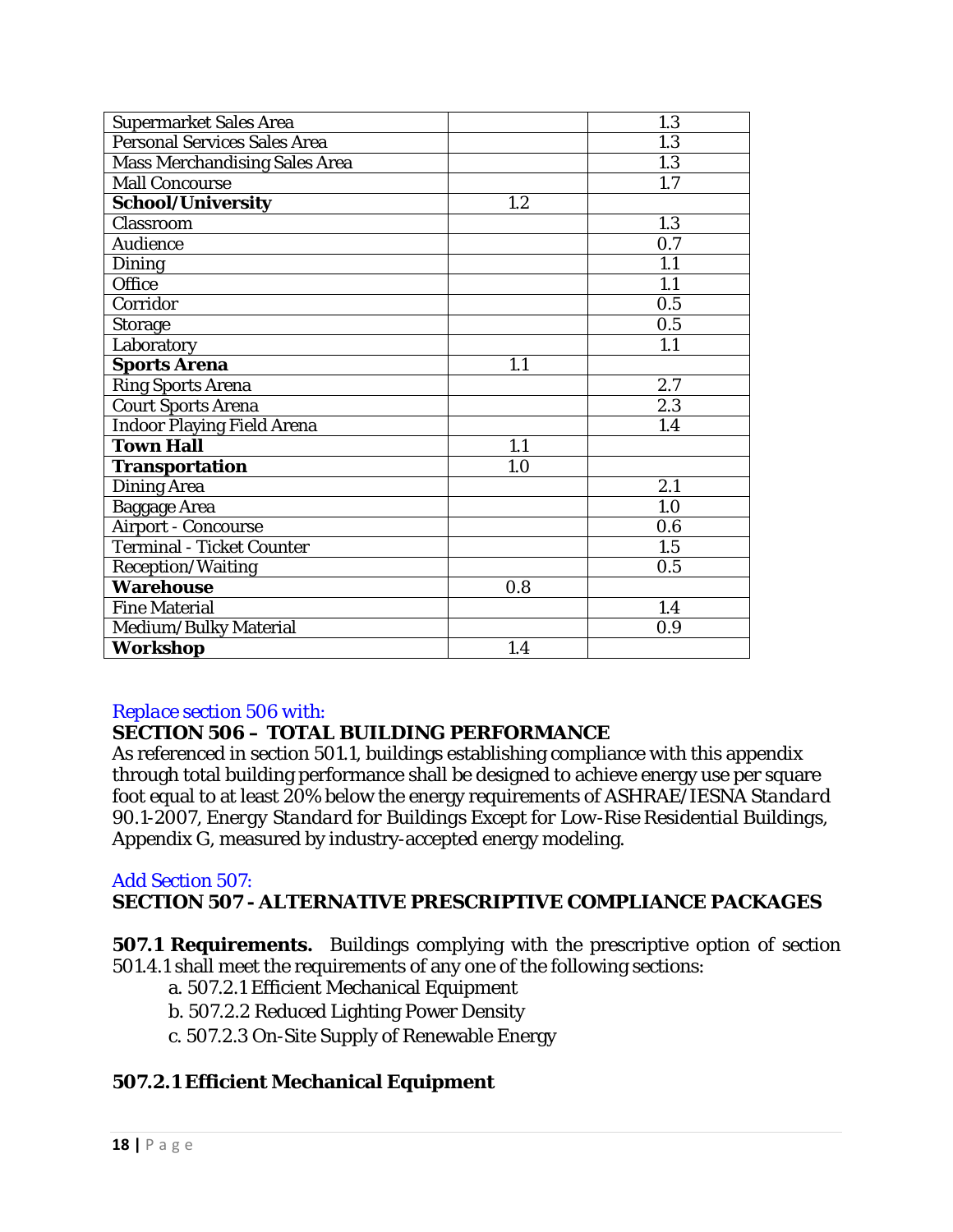This mechanical alternative compliance option is intended to allow the builder to meet the requirements of section 507 by choosing to install efficient mechanical equipment. This section does not replace the requirements in section 503, but is one of several optional compliance packages.

Mechanical equipment choices that fulfill requirements for section 507.2.1 shall comply with the following:

a. Package unitary equipment shall meet the minimum efficiency requirements in Tables 507.2.1(1) and 507.2.1(2)

b. Package Terminal Air Conditioners and Heat Pumps shall meet the minimum efficiency requirements in Table 507.2.1(3)

c. Warm air furnaces and combination warm air furnaces / air conditioning units shall meet the minimum efficiency requirements in Table 507.2.1(4)

d. Boilers shall meet the minimum efficiency requirements in Table 507.2.1(5)

e. Electric chillers shall meet the energy efficiency requirements in Table 507.2.1(6)

f. Absorption chillers shall meet the minimum efficiency requirements in Table 507.2.1(7)

|                       |                            | <b>Subcategory Or</b>   | <b>Minimum</b>                 |
|-----------------------|----------------------------|-------------------------|--------------------------------|
| <b>Equipment Type</b> | <b>Size Category</b>       | <b>Rating Condition</b> | <b>Efficiency</b> <sup>a</sup> |
|                       |                            |                         | <b>15.0 SEER</b>               |
|                       | $< 65,000$ Btu/h           | Split system            | <b>12.5 EER</b>                |
|                       |                            |                         | <b>15.0 SEER</b>               |
|                       |                            | Single package          | <b>12.0 EER</b>                |
|                       | $\geq 65,000$ Btu/h and    | Split system and        | 11.5 EER <sup>b</sup>          |
| Air conditioners,     | $<$ 135,000 Btu/h          | single package          | $11.9$ IPLV <sup>b</sup>       |
| Air cooled            | $\geq$ 135,000 Btu/h and   | Split system and        | 11.5 EER <sup>b</sup>          |
|                       | $< 240,000$ Btu/h          | single package          | $11.9$ IPLV <sup>b</sup>       |
|                       | $\geq$ 240,000 Btu/h and < | Split system and        | 10.5 EER <sup>b</sup>          |
|                       | 760,000 Btu/h              | single package          | 10.9 IPLVb                     |
|                       | $\geq$ 760,000 Btu/h       |                         | 9.7 EER <sup>b</sup>           |
|                       |                            |                         | 11.0 IPLVb                     |
| Air conditioners,     |                            | Split system and        | <b>14.0 EER</b>                |
| Water and             |                            | single package          |                                |
| evaporatively cooled  |                            |                         |                                |

#### **TABLE 507.2.1(1) UNITARY AIR CONDITIONERS AND CONDENSING UNITS, ELECTRICALLY OPERATED, EFFICIENCY REQUIREMENTS**

For SI: 1 British thermal unit per hour = 0.2931 W.

a. IPLVs are only applicable to equipment with capacity modulation.

b. Deduct 0.2 from the required EERs and IPLVs for units with a heating section other than electric resistance heat.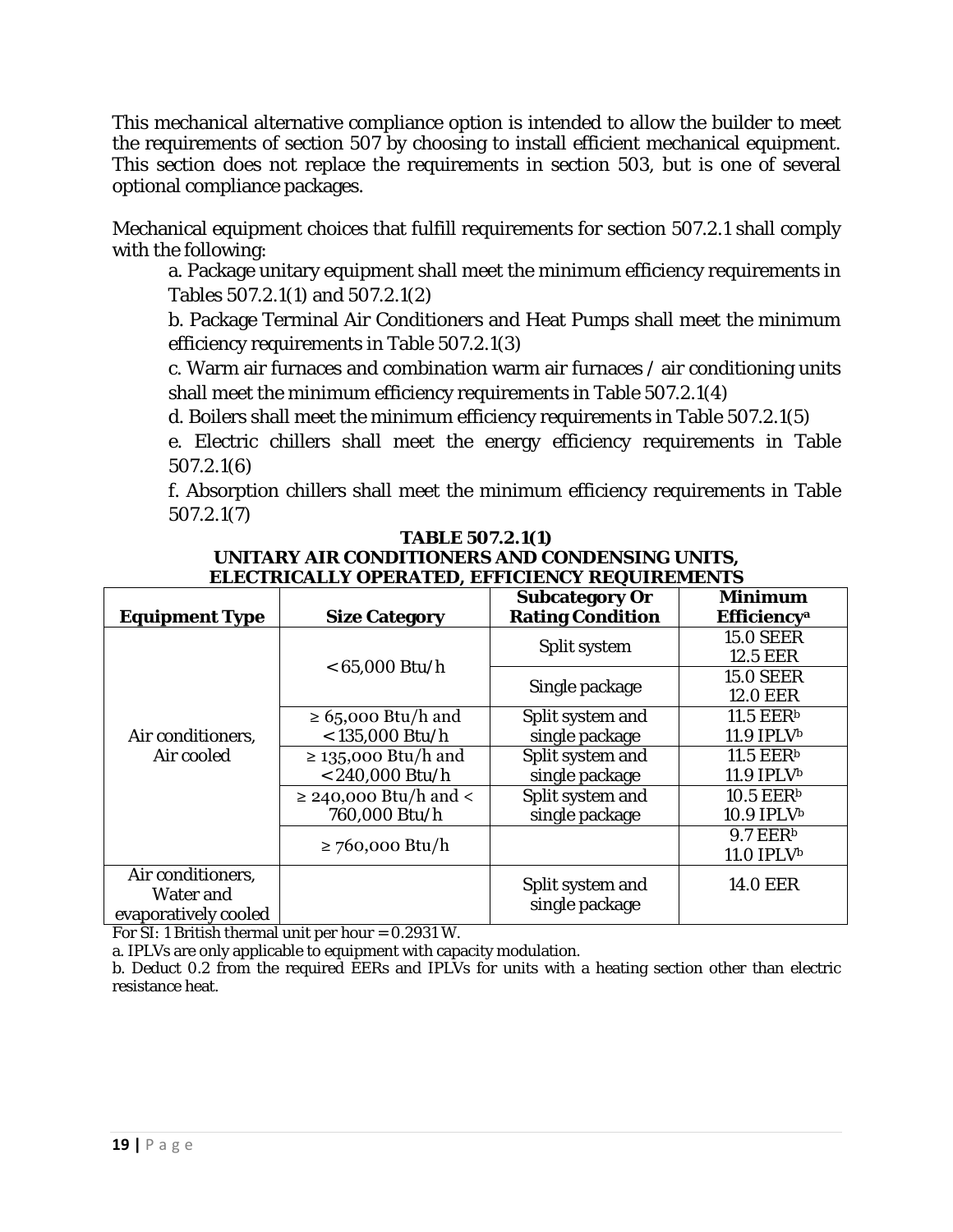#### **TABLE 507.2.1(2) UNITARY AND APPLIED HEAT PUMPS, ELECTRICALLY OPERATED, EFFICIENCY REQUIREMENTS**

| <b>Equipment</b>                      | ОГЕКАТЕВ, ЕГГІСІЕРСТ КЕССІКЕВІЛЕРІВ<br><b>Size Category</b> | Subcategory Or                       | <b>Minimum</b>          |
|---------------------------------------|-------------------------------------------------------------|--------------------------------------|-------------------------|
| <b>Type</b>                           |                                                             | <b>Rating Condition</b>              | Efficiency <sup>a</sup> |
|                                       |                                                             |                                      | <b>15.0 SEER</b>        |
|                                       |                                                             | Split system                         | 12.5 EER                |
|                                       | $< 65,000$ Btu/h                                            |                                      | <b>15.0 SEER</b>        |
|                                       |                                                             | Single package                       | <b>12.0 EER</b>         |
| Air cooled                            | $\geq 65,000$ Btu/h and                                     | Split system and                     | 11.5 EER <sup>b</sup>   |
| (Cooling mode)                        | $<$ 135,000 Btu/h                                           | single package                       | 11.9 IPLVb              |
|                                       | ≥135,000 Btu/h and                                          | Split system and                     | 11.5 EER <sup>b</sup>   |
|                                       | $< 240,000$ Btu/h                                           | single package                       | 11.9 IPLVb              |
|                                       | $\geq$ 240,000 Btu/h                                        | Split system and                     | 10.5 EER <sup>b</sup>   |
|                                       |                                                             | single package                       | 10.9 IPLVb              |
| <b>Water source</b><br>(Cooling mode) | $<$ 135,000 Btu/h                                           | 85°F entering water                  | <b>14.0 EER</b>         |
|                                       | $< 65,000$ Btu/h<br>(Cooling capacity)                      | Split system                         | <b>8.5 HSPF</b>         |
|                                       |                                                             | Single package                       | $8.0$ HSPF              |
|                                       |                                                             | $47^{\circ}$ F db/43°F wb            | <b>3.4 COP</b>          |
| Air cooled                            | $\geq 65,000$ Btu/h and<br>$<$ 135,000 Btu/h (Cooling       | outdoor air                          |                         |
| (Heating mode)                        | capacity)                                                   | $77^{\circ}$ F db/15 $^{\circ}$ F wb | 2.4 COP                 |
|                                       |                                                             | outdoor air                          |                         |
|                                       |                                                             | $47^{\circ}$ F db/43°F wb            | <b>3.1 COP</b>          |
|                                       | ≥ 135,000 Btu/h                                             | outdoor air                          |                         |
|                                       | (Cooling capacity)                                          | $77^{\circ}$ F db/15°F wb            | 2.1 COP                 |
|                                       |                                                             | outdoor air                          |                         |
| <b>Water source</b>                   | $< 135,000$ Btu/h                                           | 70°F entering water                  | <b>4.6 COP</b>          |
| (Heating mode)                        | (Cooling capacity)                                          |                                      |                         |

For SI:  $^{\circ}$ C = [ $^{\circ}$ F) - 32] / 1.8, 1 British thermal unit per hour = 0.2931 W.

 $db = dry$ -bulb temperature,  ${}^{\circ}F$ ; wb = wet-bulb temperature,  ${}^{\circ}F$ 

a. IPLVs and Part load rating conditions are only applicable to equipment with capacity modulation. b. Deduct 0.2 from the required EERs and IPLVs for units with a heating section other than electric

## **TABLE 507.2.1(3) PACKAGED TERMINAL AIR CONDITIONERS AND PACKAGED TERMINALHEAT PUMPS**

| <b>Equipment Type</b>          | <b>Size Category</b>                | <b>Minimum</b><br><b>Efficiency</b> |
|--------------------------------|-------------------------------------|-------------------------------------|
| Air conditioners               | $< 7,000$ Btu / h                   | <b>11.9 EER</b>                     |
| & Heat Pumps<br>(Cooling Mode) | 7,000 Btu / h and < 10,000 Btu / h  | <b>11.3 EER</b>                     |
|                                | 10,000 Btu / h and < 13,000 Btu / h | <b>10.7 EER</b>                     |
|                                | $> 13,000$ Btu / h                  | <b>9.5 EER</b>                      |

a. Replacement units must be factory labeled as follows: "MANUFACTURED FOR REPLACEMENT APPLICATIONS ONLY: NOT TO BE INSTALLED IN NEW CONSTRUCTION PROJECTS." Replacement efficiencies apply only to units with existing sleeves less than 16 inches (406 mm) high and less than 42 inches (1067 mm) wide.

resistance heat.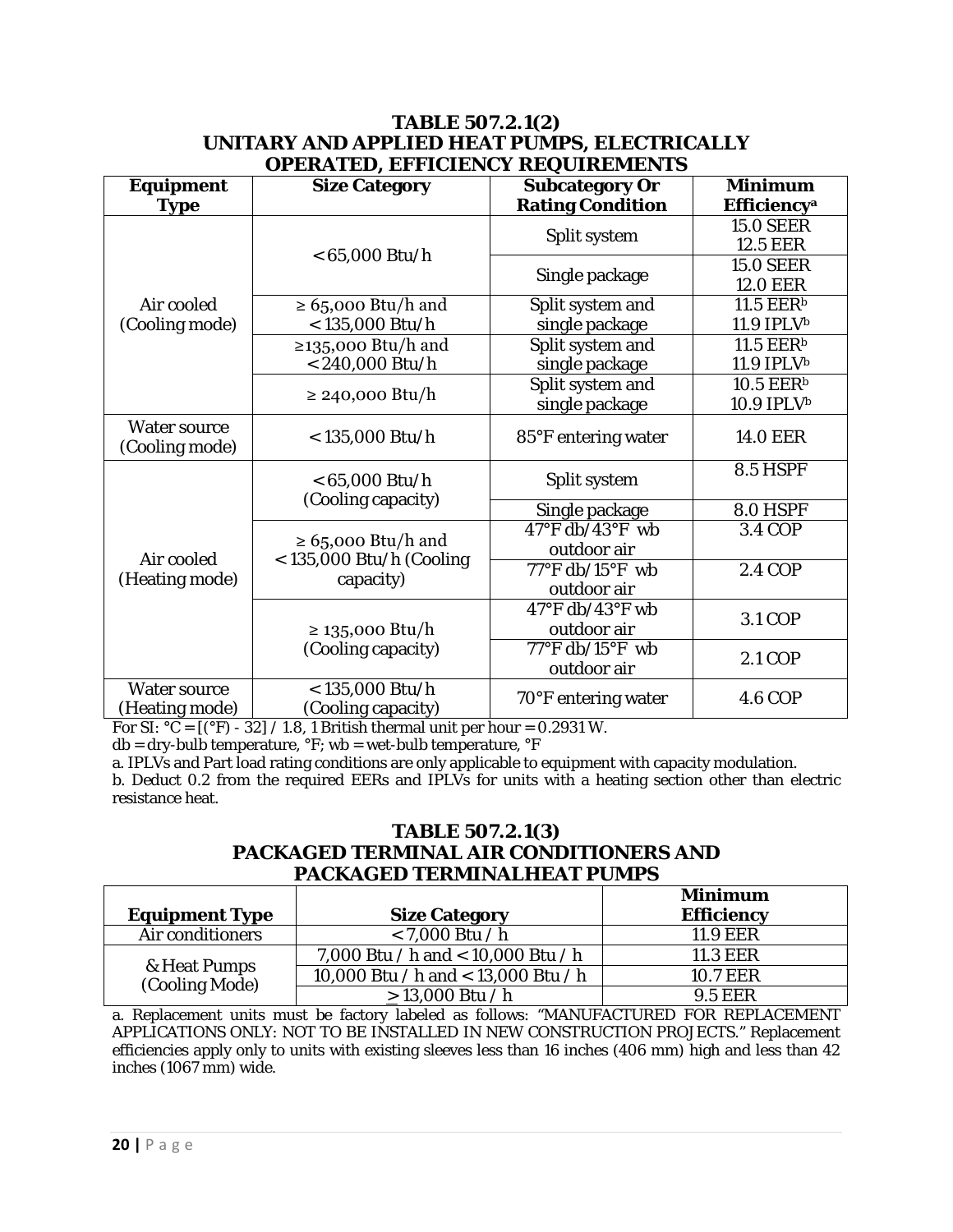#### **TABLE 507.2.1(4) WARM AIR FURNACES AND COMBINATION WARM AIR FURNACES/AIR-CONDITIONING UNITS, WARM AIR DUCT FURNACES AND UNIT HEATERS, EFFICIENCY REQUIREMENTS**

|                                        | <b>Size Category</b> | Subcategory<br><b>Or Rating</b> | <b>Minimum</b>                      |                                                 |
|----------------------------------------|----------------------|---------------------------------|-------------------------------------|-------------------------------------------------|
| <b>Equipment Type</b>                  | (Input)              | <b>Condition</b>                | <b>Efficiency</b>                   | <b>Test Procedure</b>                           |
| Warm air furnaces,<br>gas fired        | $<$ 225,000 Btu/h    |                                 | <b>90% AFUE</b><br>or 90% <i>Et</i> | <b>DOE 10 CFR Part</b><br>430 or ANSI<br>Z21.47 |
|                                        | $\geq$ 225,000 Btu/h | <b>Maximum</b><br>capacity      | 90% Ec.<br>note 1.                  | <b>ANSI Z21.47</b>                              |
| Warm air furnaces,<br>oil fired        | $<$ 225,000 Btu/h    |                                 | <b>85% AFUE</b><br>or 85% Et        | DOE 10 CFR Part<br>430<br>or UL727              |
|                                        | $\geq$ 225,000 Btu/h | <b>Maximum</b><br>capacity      | 85 % Et,<br>note 1.                 | <b>UL 727</b>                                   |
| Warm air duct<br>furnaces, gas fired   | All capacities       | <b>Maximum</b><br>capacity      | 90% Ec                              | <b>ANSI Z83.8</b>                               |
| Warm air unit<br>heaters,<br>gas fired | All capacities       | <b>Maximum</b><br>capacity      | 90% Ec                              | <b>ANSI Z83.8</b>                               |
| Warm air unit<br>heaters,<br>oil fired | All capacities       | <b>Maximum</b><br>capacity      | 90% Ec                              | <b>UL 731</b>                                   |

For SI: 1 British thermal unit per hour = 0.2931 W.

1. Units must also include an IID (intermittent ignition device), have jackets not exceeding 0.75 percent of the input rating, and have either power venting or a flue damper. A vent damper is an acceptable alternative to a flue damper for those furnaces where combustion air is drawn from the conditioned space. Where there are two ratings, units not covered by the National Appliance Energy Conservation Act of 1987 (NAECA) (3-phase power or cooling capacity greater than or equal to 65,000 Btu/h [19 kW] shall comply with either rating.

*Et* = Thermal efficiency

*Ec* = Combustion efficiency (100% less flue losses)

Efficient furnace fan: All fossil fuel furnaces in zones 3 to 8 shall have a furnace electricity ratio not greater than 2% and shall include a manufacturer's designation of the furnace electricity ratio.

| <b>BOILER, EFFICIENCY REQUIREMENTS</b> |                           |                           |
|----------------------------------------|---------------------------|---------------------------|
| <b>Equipment Type</b>                  | <b>Size Category</b>      | <b>Minimum Efficiency</b> |
| <b>Gas Hot Water</b>                   | $<$ 300,000 Btu/h         | 90% Et                    |
|                                        | $>$ 300,000 Btu/h and $<$ | 89% Et                    |
|                                        | $2.5$ mBtu/h              |                           |
| <b>Gas Steam</b>                       | $<$ 300,000 Btu/h         | 89% Et                    |
|                                        | $>$ 300,000 Btu/h         | 89% Et                    |
| Oil                                    | $<$ 300,000 Btu/h         | 90% Et                    |
|                                        | $>$ 300,000 Btu/h         | 89% Et                    |
| $Et =$ thermal efficiency              |                           |                           |

# **TABLE 507.2.1(5)**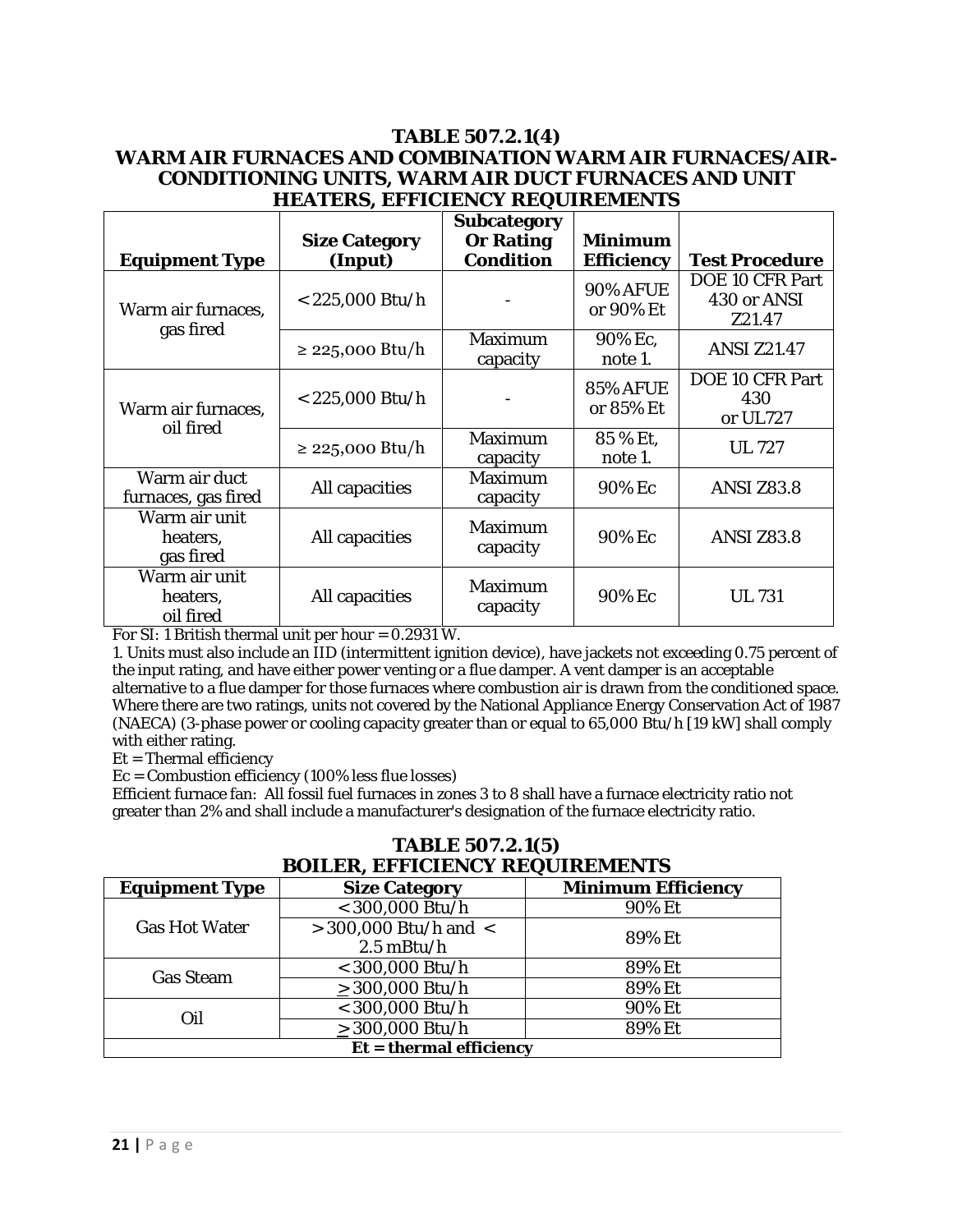| спішшы - егі кішісі кездікеріші р                         |                                |                                                |                         |                                                                                        |                         |
|-----------------------------------------------------------|--------------------------------|------------------------------------------------|-------------------------|----------------------------------------------------------------------------------------|-------------------------|
|                                                           |                                | <b>Required Efficiency-</b><br><b>Chillers</b> |                         | <b>Optional Compliance Path</b><br>- Required Efficiency -<br><b>Chillers With VSD</b> |                         |
| Equipment<br><b>Type</b>                                  | <b>Size</b><br><b>Category</b> | <b>Full Load</b><br>(KW/Ton)                   | <b>IPLV</b><br>(KW/Ton) | <b>Full Load</b><br>(KW/Ton)                                                           | <b>IPLV</b><br>(KW/Ton) |
| Air Cooled w/<br>Condenser                                | All                            | 1.2                                            | 1.0                     | N/A                                                                                    | N/A                     |
| <b>Air Cooled</b><br>W/O<br>Condenser                     | All                            | 1.08                                           | 1.08                    | N/A                                                                                    | N/A                     |
| <b>Water Cooled,</b><br>Reciprocating                     | All                            | 0.840                                          | 0.630                   | N/A                                                                                    | N/A                     |
| <b>Water Cooled,</b><br><b>Rotary Screw</b><br>and Scroll | $<90$ tons                     | 0.780                                          | 0.600                   | N/A                                                                                    | N/A                     |
|                                                           | 90 tons and<br>$< 150$ tons    | 0.730                                          | 0.550                   | N/A                                                                                    | N/A                     |
|                                                           | 150 tons and<br>$<$ 300 tons   | 0.610                                          | 0.510                   | N/A                                                                                    | N/A                     |
|                                                           | $>$ 300 tons                   | 0.600                                          | 0.490                   | N/A                                                                                    | N/A                     |
| <b>Water Cooled,</b><br>Centrifugal                       | $< 150$ tons                   | 0.610                                          | 0.620                   | 0.630                                                                                  | 0.400                   |
|                                                           | 150 tons and<br>$<$ 300 tons   | 0.590                                          | 0.560                   | 0.600                                                                                  | 0.400                   |
|                                                           | 300 tons and<br>$< 600$ tons   | 0.570                                          | 0.510                   | 0.580                                                                                  | 0.400                   |
|                                                           | $>600$ tons                    | 0.550                                          | 0.510                   | 0.550                                                                                  | 0.400                   |

### **TABLE 507.2.1(5) CHILLERS - EFFICIENCY REQUIREMENTS**

a. Compliance with full load efficiency numbers and IPLV numbers are both required. b. Only Chillers with Variable Speed Drives(VSD) may use the optional compliance path here for chiller efficiency.

#### **TABLE 507.2.1(6) ABSORPTION CHILLERS - EFFICIENCY REQUIREMENTS**

|                                     | <b>Required Efficiency Full Load COP</b> |
|-------------------------------------|------------------------------------------|
| <b>Equipment Type</b>               | (IPLV)                                   |
| Air Cooled, Single Effect           | 0.60, but only allowed in                |
|                                     | heat recovery applications               |
| <b>Water Cooled, Single Effect</b>  | 0.70, but only allowed in                |
|                                     | heat recovery applications               |
| <b>Double Effect - Direct Fired</b> | 1.0(1.05)                                |
| Double Effect - Indirect Fired      | 1.20                                     |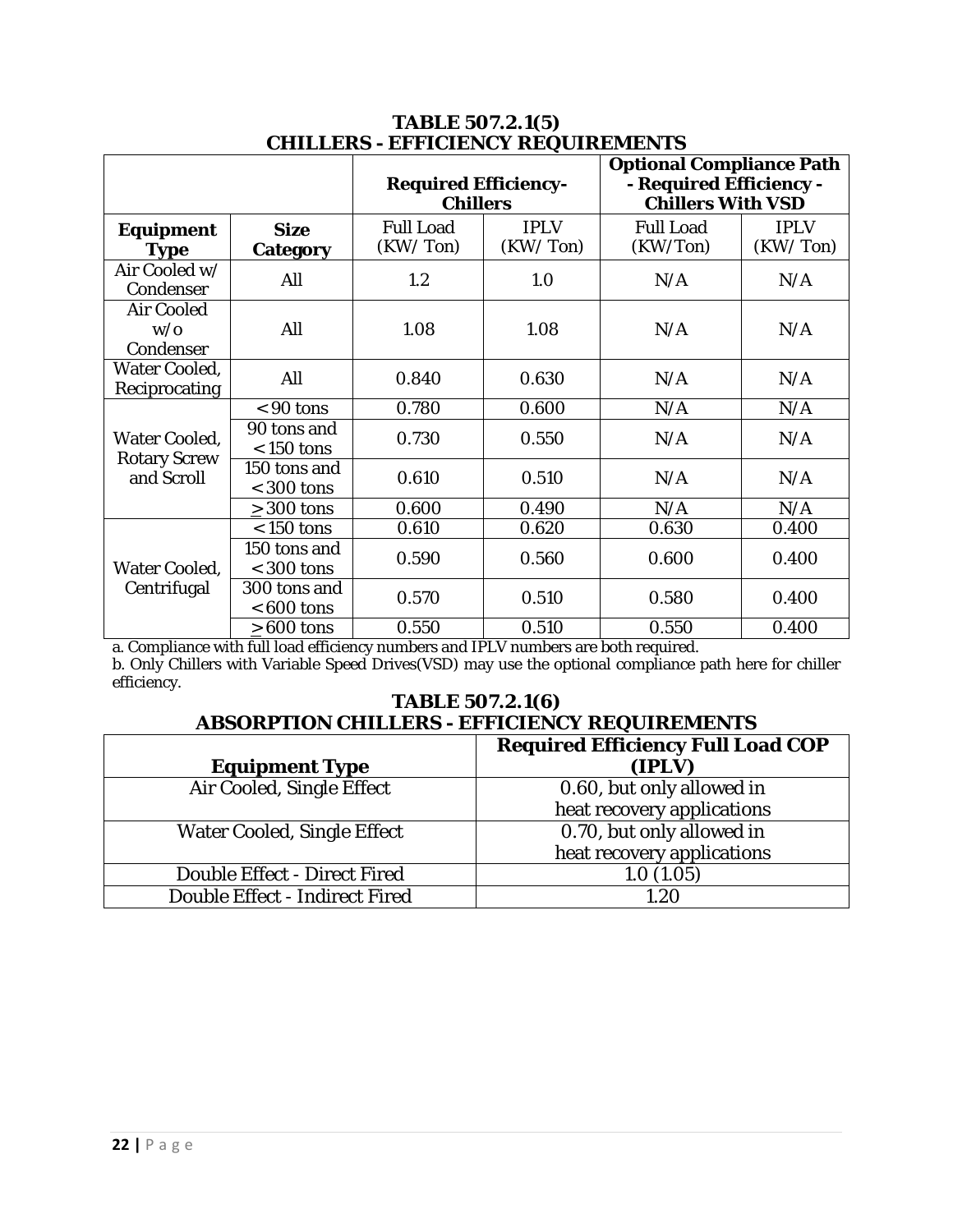## **507.2.2 Reduced Lighting Power Density.**

Whole Building Lighting Power Density (Watts/ft<sup>2</sup>) must be reduced by at least 10% from the values in table 505.5.2, or as shown in table 507.2.2.

## **507.2.2.1 Automatic Daylighting Controls.**

Automatic daylighting controls shall be installed in the daylight zone and shall meet the requirements of 505.2.2.1.3.

| REDUCED INTERIOR LIGHTING POWER ALLOWANCES |                                             |  |
|--------------------------------------------|---------------------------------------------|--|
| <b>LIGHTING POWER DENSITY</b>              |                                             |  |
| <b>Building Area Type<sup>a</sup></b>      | Reduced whole building (W/ft <sup>2</sup> ) |  |
| <b>Automotive Facility</b>                 | 0.8                                         |  |
| <b>Convention Center</b>                   | 1.1                                         |  |
| <b>Court House</b>                         | 1.1                                         |  |
| Dining: Bar Lounge/Leisure                 | 1.2                                         |  |
| Dining: Cafeteria/Fast Food                | 1.3                                         |  |
| <b>Dining: Family</b>                      | 1.4                                         |  |
| Dormitory                                  | 0.9                                         |  |
| <b>Exercise Center</b>                     | 0.9                                         |  |
| <b>Fire Station</b>                        | 0.7                                         |  |
| Gymnasium                                  | 1.0                                         |  |
| Healthcare-Clinic                          | 0.9                                         |  |
| Hospital                                   | 1.1                                         |  |
| Hotel                                      | 0.9                                         |  |
| Library                                    | 1.2                                         |  |
| <b>Manufacturing Facility</b>              | 1.2                                         |  |
| Motel                                      | 0.9                                         |  |
| <b>Motion Picture Theater</b>              | 1.1                                         |  |
| Multi-Family                               | 0.6                                         |  |
| <b>Museum</b>                              | 1.0                                         |  |
| Office                                     | 0.8                                         |  |
| Parking Garage                             | 0.3                                         |  |
| Penitentiary                               | 0.9                                         |  |
| <b>Performing Arts Theater</b>             | 1.4                                         |  |
| Police                                     | 0.9                                         |  |
| <b>Post Office</b>                         | 1.0                                         |  |
| <b>Religious Building</b>                  | 1.2                                         |  |
| <b>Retail</b> <sup>b</sup>                 | 1.2                                         |  |
| School/University                          | 1.1                                         |  |
| <b>Sports Arena</b>                        | 1.0                                         |  |
| <b>Town Hall</b>                           | 1.0                                         |  |
| Transportation                             | 0.9                                         |  |
| Warehouse                                  | 0.7                                         |  |
| Workshop                                   | 1.3                                         |  |

# **TABLE 507.2.2 REDUCED INTERIOR LIGHTING POWER ALLOWANCES**

See IECC 2009 Table 505.2 for notes and exception.